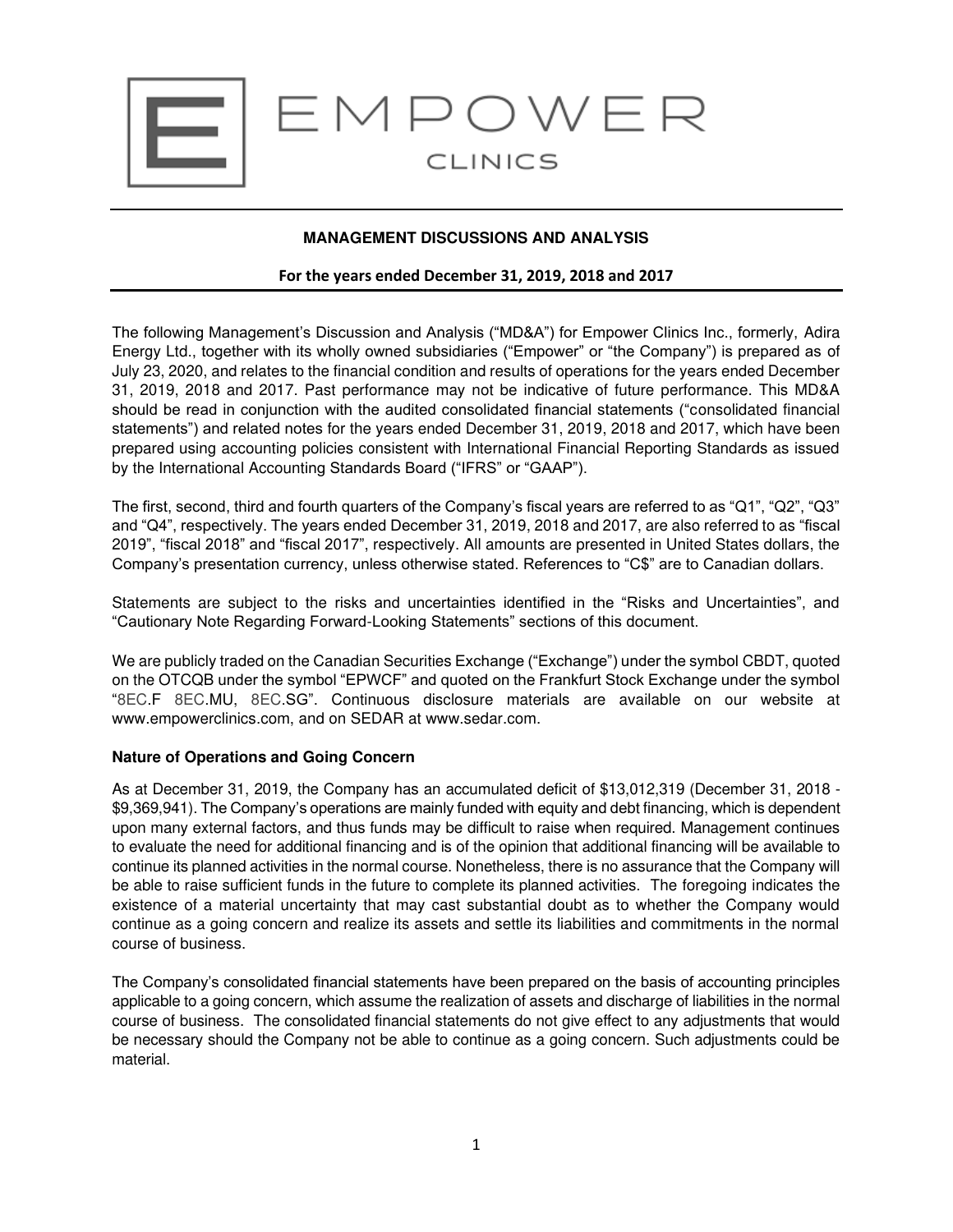## **FISCAL 2019 CONSOLIDATED FINANCIAL HIGHLIGHTS**

- 15,920 patient visits generating revenue of \$1,949,549 or \$0.02 per share, compared to 7,607 patient visits generating \$1,091,386 or \$0.02 per share for fiscal 2018, and 9,705 patient visits generating \$1,507,050 or \$0.03 per share for fiscal 2017.
- Net loss of \$4,301,663 or \$0.04 per share, compared to \$3,789,918 or \$0.06 per share for fiscal 2018, and \$3,109,921 or \$0.06 per share for fiscal 2017.
- Cash used in operating activities was \$2,273,188 or \$0.02 per share, compared to \$2,835,711 or \$0.04 per share for fiscal 2018, and \$1,587,760 or \$0.03 per share for fiscal 2017.
- Cash at December 31, 2019 of \$179,153.
- Working capital deficit at December 31, 2019 of \$4,185,359.

## **FISCAL 2019 KEY DEVELOPMENTS**

## **Focus on CBD Product Sales**

Empower has commenced selling its proprietary line of cannabidiol ("CBD") based products called SOLLIEVO, Italian for Relief, and the Sun Valley Science brand through its network of company-owned clinics in the United States. Empower's patient base and customers will be able to purchase high margin derivative products, including CBD lotion, tinctures, spectrum oils, capsules, lozenges, patches, e-drinks, topical lotions, gel caps, hemp extract drops and pet elixir hemp extract drops. Patients and customers will be able to access Empower's home delivery and e-commerce platform through its e-commerce store at <https://www.sunvalleyhealth.com/shop/>

#### **Intention to Launch CBD Extraction Facility**

The Company intends to open a fully functioning hemp-based CBD extraction facility in greater Portland, Oregon in 2020, with the first extraction system expected to have the capacity to produce 6,000 kilograms of extracted product per year. The 5,000 sq. ft. facility in Sandy, Oregon has been secured through a 5-year lease agreement and preparations are underway to begin licensing and permit requirements to commence operations. The Company received its hemp-handlers license from the Oregon Department of Agriculture on August 6, 2019 allowing the new next phase of build-out, architectural design and building permit applications to commence.

The Company has entered into a Letter of Intent ("LOI") to form a Joint Venture Partnership ("JV") with Heritage Cannabis Holdings Corp (CSE: CANN) ("Heritage"). Terms of the LOI have Empower and Heritage each with a 50% ownership of the JV. Heritage will install extraction units and related downstream extraction equipment inside Empower's existing licensed hemp processing facility in Sandy, Oregon. In addition, Heritage will train and supervise the staff on the proprietary methods of extraction and oil production that it produces in Canada. The JV will be equally funded by both companies with Heritage investing an initial \$500,000 for start-up funds, as the build out completes and the JV secures high quality hemp supply from local growers.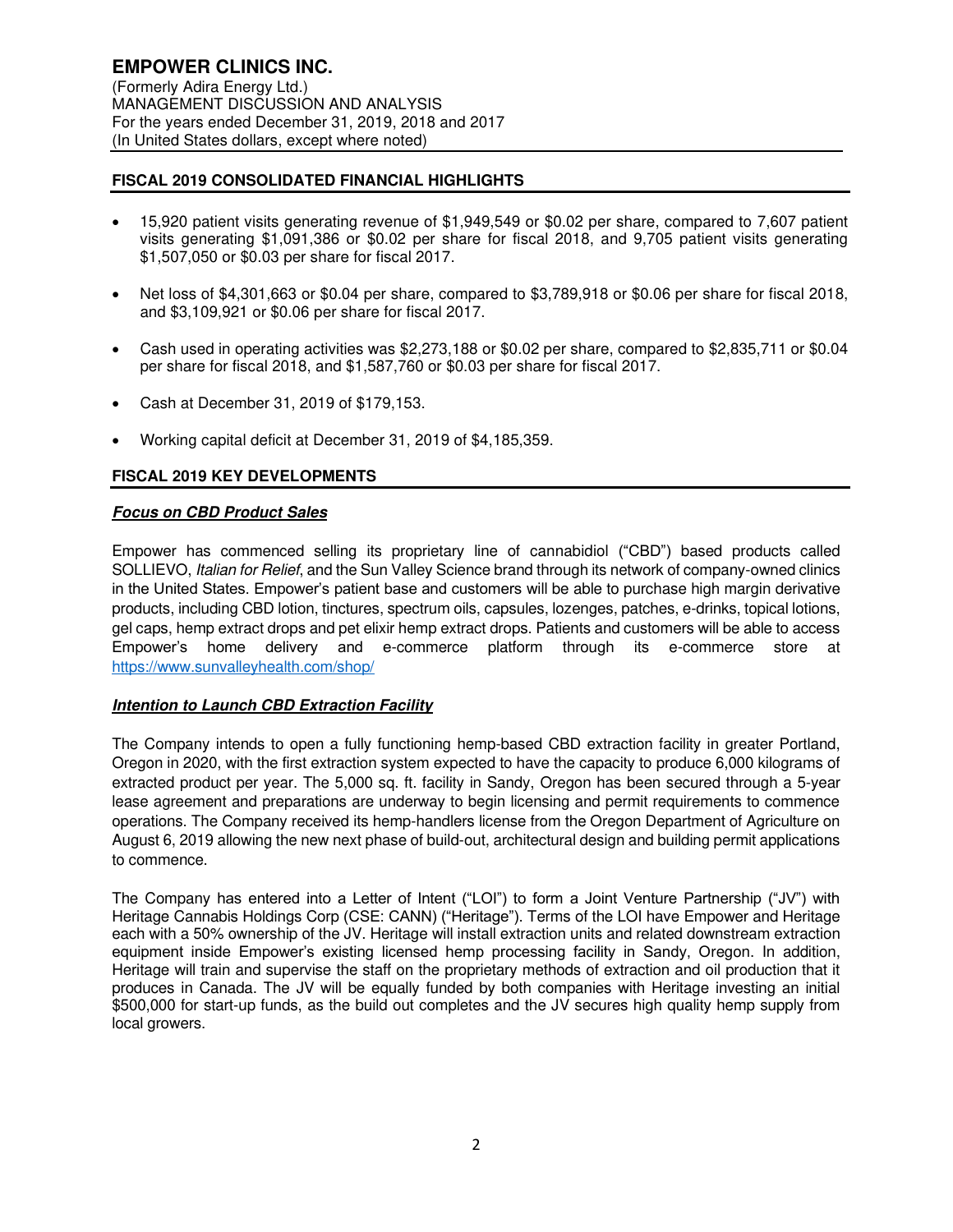# **EMPOWER CLINICS INC.**

(Formerly Adira Energy Ltd.) MANAGEMENT DISCUSSION AND ANALYSIS For the years ended December 31, 2019, 2018 and 2017 (In United States dollars, except where noted)

Once operational, the JV will begin producing proprietary branded products for Empower's corporately owned physician staffed health clinics in Washington State, Oregon, and Arizona. These clinics include Sun Valley Certification Clinics Holdings LLC ("Sun Valley"), a subsidiary of Empower, which has direct marketing access to over 165,000 patients and growing as Sun Valley expands its franchised network nationwide. The JV intends to promote and potentially produce products and formulations as a result of partnerships that Heritage brings. We intend to manufacture the propriety Sollievo branded products and any new formulations the Company creates in the Sandy, Oregon facility.

## **Acquisition of Sun Valley Clinics**

Empower completed the acquisition of the business of Sun Valley in 2019, including its interests in certain affiliates, by way of a share acquisition. Sun Valley operates a network of professional medical cannabis and pain management practices, with five clinics in Arizona, one clinic in Las Vegas, (noting that the Nevada clinic was closed shortly after the acquisition) a tele-medicine platform serving California, and a fully developed franchise business model for the domestic and international medical cannabis industry. During the year ended December 31, 2019

The current Sun Valley clinic locations are:

- 4218 W Dunlap Ave, Phoenix, AZ
- 4015 E Bell Rd #130, Phoenix, AZ
- 12801 W Bell Rd #145, Surprise, AZ
- 2011 E University Dr, Mesa, AZ
- 7074 E Speedway Blvd, Tucson, AZ

The Company is consolidating its clinic operations under one consistent brand by merging the existing clinic operations of Sun Valley in Arizona and Nevada with the existing physical and mobile clinic operations of Empower Clinics in Washington State and Oregon State under the brand of Sun Valley Health with the website [www.sunvalleyhealth.com.](http://www.sunvalleyhealth.com/)

## **Franchise Program**

As part of the Sun Valley acquisition, the Company is launching a nationwide Sun Valley Health franchise model allowing for easy and fast nationwide scalability that will increase the distribution of Sollievo and Sun Valley CBD products, to access many more patients and consumers in new and developing markets for the Company. Franchisees will retain rights to specific territories to open and operate Sun Valley Health clinics and sell CBD products in clinics and to local sales regions. Empower receives upfront franchise fees, ongoing clinic royalties, product royalties and ownership of patient database information.

During 2019, the Company launched the nationwide Sun Valley Health franchise program and has received numerous franchise applications and has sent out preliminary Franchise Disclosure Documents (FDD) to perspective franchise applicants. Subsequent to year end, the Company sold its first franchise agreement whereby the franchisee will pay an upfront franchise fee to the Company, an ongoing monthly royalty based on revenue, a variable monthly technology and marketing support fee, and are required to purchase Sun Valley Health CBD product lines for their clinic location. The new franchise is currently going through setup and training.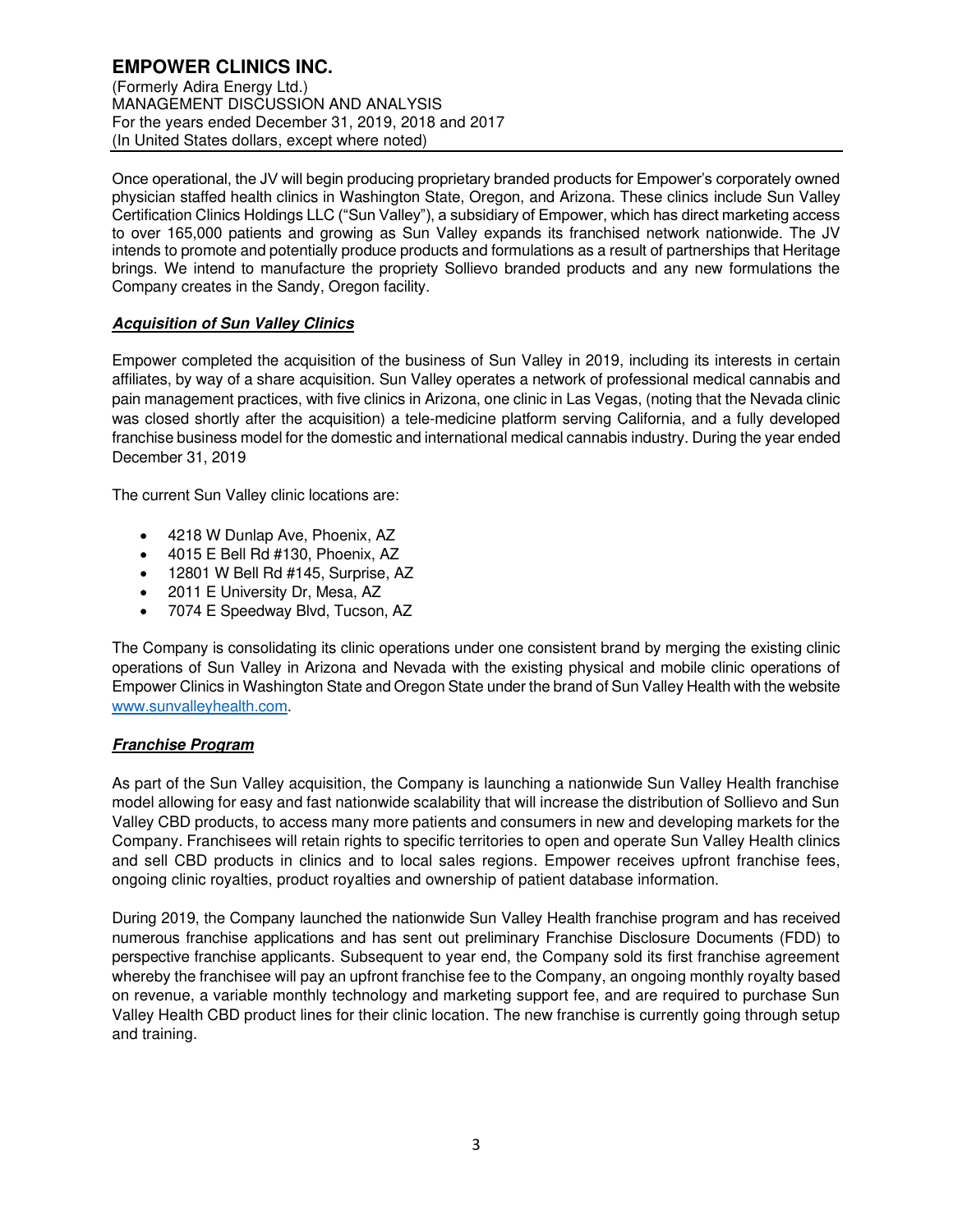## **CBD Market Demand**

The passing in the United States of the US\$867 billion Agriculture Improvement Act (the "Farm Bill") has legalized hemp and hemp-based products. Recent reports and studies from the Brightfield Group indicate the approval of the Farm Bill could create a US\$23.7 billion industry by 2023.

## **Increased Patient Access**

With a rapidly expanding company-owned clinic network and significant expansion opportunity with the successful acquisition of Sun Valley Clinics and the roll-out of the Sun Valley franchise model, Empower anticipates it will grow its total patient list substantially in the years ahead. The objective is to utilize the current 165,000 patients and data associated with their consultations with our physicians, to potentially begin to determine measurable and quantifiable data on medical cannabis treatment option efficacy.

## **Market Leading Technology**

Empower utilizes a market-leading patient electronic management and POS system that is HIPAA compliant and provides insight to patient care. The Company supports remote patients using its tele-medicine portal, enabling patients who are unable to come to a location to benefit from a doctor consultation.

#### **RECENT DEVELOPMENTS**

## **COVID-19 Testing**

In April 2020, the Company launched its COVID-19 antibody testing pilot program starting in Phoenix, AZ and is based on a four-phase rollout plan as below. In May 2020, the Company proceeded into Phase Three which began a new revenue stream for the company.

Phase One Testing began in clinics in Arizona, utilizing a patient blood draw by clinic phlebotomists, samples of which are sent to our laboratory test partner for analysis, with test results expected within 48 hours. This program is active and appointment rates are expanding rapidly.

Phase Two Offering consists of a Rapid COVID-19 antibody test with results in 1-15 minutes. The service will be offered in-clinics using a drive-up service, conducted by Company clinic staff. In addition, an outbound door-step service, to support a variety of consumer, patient and community needs will be offered using certified mobile technicians. The online portal is open to book appointments.

Phase Three Business Employee Testing programs, consists of offering Rapid COVID-19 testing to businesses on a one-time basis, repeat basis and/or subscription basis, to assist businesses to get back to work safely.

Phase Four U.S. nationwide roll-out, offering all phases of Company services, that can be accessed online at Company websites and call centers, to purchase Rapid COVID-19 test kits. The Company anticipates Phase Four services to potentially commence in Q3 2020.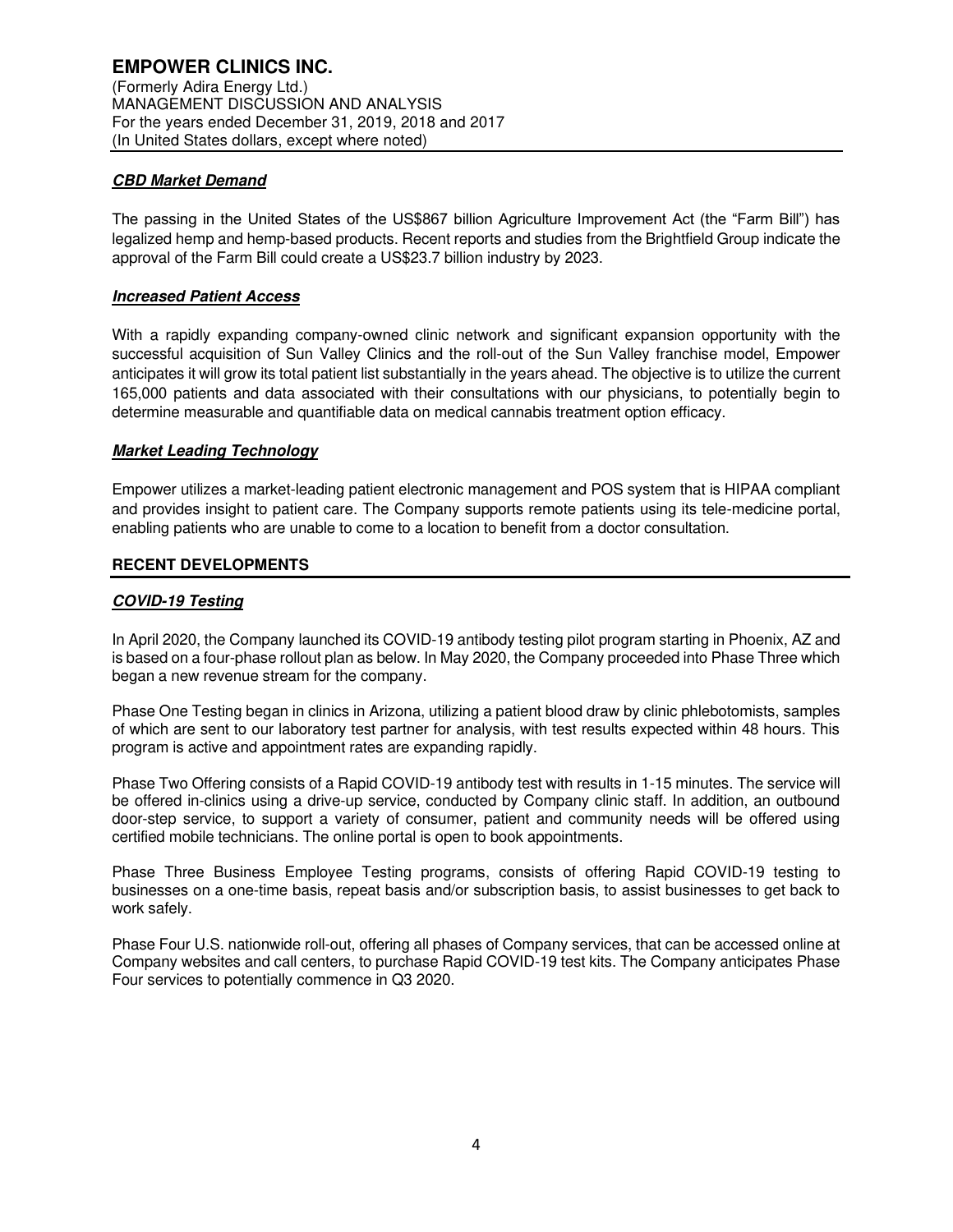## **Acquisition of Dosed Movie**

In May 2020, the Company entered into a term sheet to acquire an interest in the global royalty rights of Dosed Movie, launched Dosed Wellness, a psychedelics brand, launched new dedicated website www.dosedwellness.com and added new team members dedicated to the new brand. Under the terms of the agreement, the Company intends to issue C\$75,000.00 of common shares of the Company plus an aggregate payment of C\$25,000.00 to the Vendors at the Closing. Further, the principals of Golden, Tyler Chandler and Nicholas Meyers will be offered consulting contracts to join the management team of Dosed Wellness Ltd.

## **Subsequent Share, Warrant and Share Option Transactions**

On January 22, 2020, the Company issued 870,000 share options. Each share option entitles the holder to acquire one common share at a price of \$0.04 (\$0.05) for a period of three years following the issuance date.

On January 23, 2020, the Company issued 4,800,000 common shares for \$0.03 (C\$0.045) per common share for total fair value consideration of \$164,346 (C\$216,000) as settlement of accounts payable.

On February 11, 2020, the Company issued 4,000,000 common shares for \$0.03 (C\$0.035) per common share for total fair value consideration of \$105,327 (C\$140,000) as settlement of amounts payable for marketing services.

On March 11, 2020, pursuant to the incorrect cancellation of common shares of the former CEO, the Company issued 651,875 common shares.

On March 30, 2020, the Company issued 600,000 share options. Each share option entitles the holder to acquire one common share at a price of \$0.04 (C\$0.05) for a period of three years following the issuance date.

On April 7, 2020, pursuant to the conversion of convertible debentures with a face value of \$268,554 (C\$367,500) and accrued interest of \$16,113 (C\$22,050), the Company issued 3,541,366 units. Each unit is comprised of one common share and one common share purchase warrant. Each warrant entitles the holder to acquire one common share at a price of \$0.07 (C\$0.10) for a period of two years following the closing date of the conversion.

On April 8, 2020, pursuant to the conversion of convertible debentures with a face value of \$147,691 (C\$207,270) and accrued interest of \$8,254 (C\$11,584), the Company issued 1,989,588 units. Each unit is comprised of one common share and one common share purchase warrant. Each warrant entitles the holder to acquire one common share at a price of \$0.07 (C\$0.10) for a period of two years following the closing date of the conversion.

On April 16, 2020, pursuant to a private placement financing, the Company issued 16,325,000 units at a price of \$0.03 (C\$0.04) per unit for gross proceeds of \$462,399 (C\$653,000). Each unit consists of one common share and one common share purchase warrant. Each warrant entitles the holder to acquire one common share at a price of \$0.07 (C\$0.10) per share for a period of two years following the closing date of the financing.

On April 23, 2020, a total of 11,642,185 warrants with an exercise price of \$0.30 (C\$0.39) expired.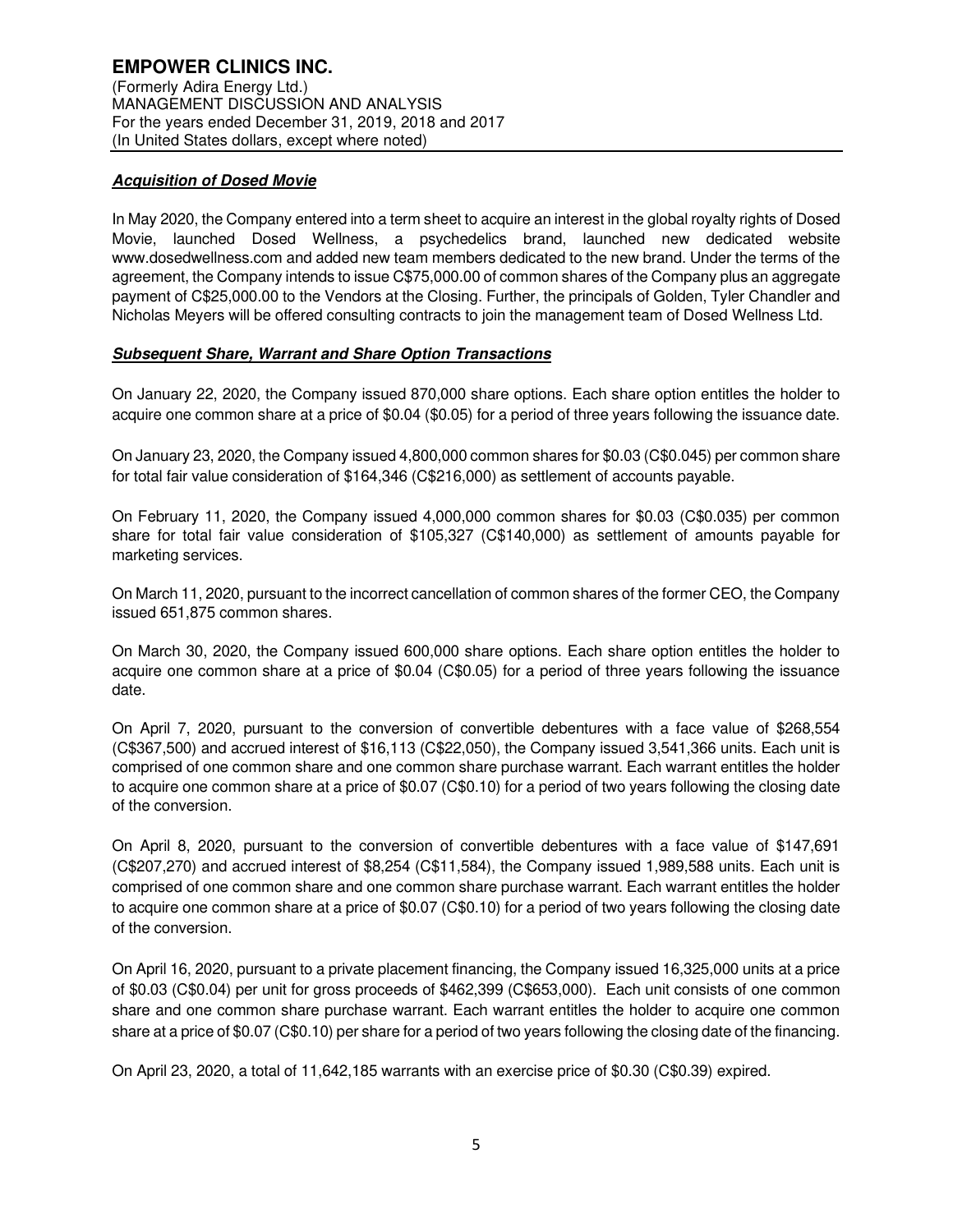### **EMPOWER CLINICS INC.**  (Formerly Adira Energy Ltd.) MANAGEMENT DISCUSSION AND ANALYSIS For the years ended December 31, 2019, 2018 and 2017 (In United States dollars, except where noted)

On May 7, 2020, pursuant to the conversion of convertible debentures with a face value of \$178,380 (C\$250,000) and accrued interest of \$20,600 (C\$28,871), the Company issued 3,064,515 common shares and 3,064,515 common share purchase warrants. Each warrant entitles the holder to acquire one common share at a price of \$0.09 (C\$0.12) for a period of one year following the closing date of the conversion.

On May 7, 2020, the Company issued 347,142 common shares for \$0.06 (C\$0.085) per common share for total fair value consideration of \$21,054 (C\$29,507) as settlement of amounts payable for legal services.

On May 20, 2020, the Company issued 844,444 common shares. The issuance settled the obligation to issue 150,000 common shares of the Company. In addition, the Company issued 694,444 common shares to settle the administrative charge of \$18,876 (C\$25,000).

On July 16, 2020, pursuant to a private placement financing, the Company issued 14,417,334 units for \$0.04 (C\$0.05) per unit for gross proceeds of \$532,279 (C\$720,866). Each unit is comprised of one common share and one common share purchase warrant. Each warrant entitles the holder to acquire one common share at a price of \$0.09 (C\$0.12) per share for a period of twenty-four months following the closing date of the financing.

## **OVERVIEW OF THE BUSINESS**

The Company is a federally incorporated Canadian company which operates a growing network of physician-staffed medical certification clinics with a primary focus on enabling patients to improve and protect their health.

The new Empower Clinics is a growth focused, vertically integrated CBD Life Sciences company committed to improving patients' lives with products, technology and health systems, through a network of medical clinics across the US.

It is expected that Empower's proprietary product line "Sollievo" will offer patients a variety of delivery methods of doctor recommended cannabidiol ("CBD") based products in its clinics, online and at major retailers. With over 165,000 patients in its database, an expanding clinic footprint, a focus on new technologies, including tele-medicine, and an expanded product development strategy, Empower is undertaking new growth initiatives to be positioned as a vertically integrated, diverse, market-leading service provider for complex patient requirements in 2020 and beyond.

The Company currently operates six physical clinic locations in the states of Oregon and Arizona, and in January 2020, sold its first franchise location in the state of Oklahoma which is currently in the process of setup and training. In addition, the Company operates a tele-medicine platform supporting virtual doctor consultation in each of its clinic markets and for Washington State.

As part of the Sun Valley acquisition, the Company is launching a franchise model allowing for easy and fast nationwide scalability that will increase the distribution of Sollievo and Sun Valley CBD products, to access many more patients and consumers in new and developing markets for the Company. Franchisees will retain rights to specific territories to open and operate Sun Valley Health clinics and sell CBD products in clinics and to local sales regions. Empower receives upfront franchise fees, ongoing clinic royalties, product royalties and ownership of patient database information.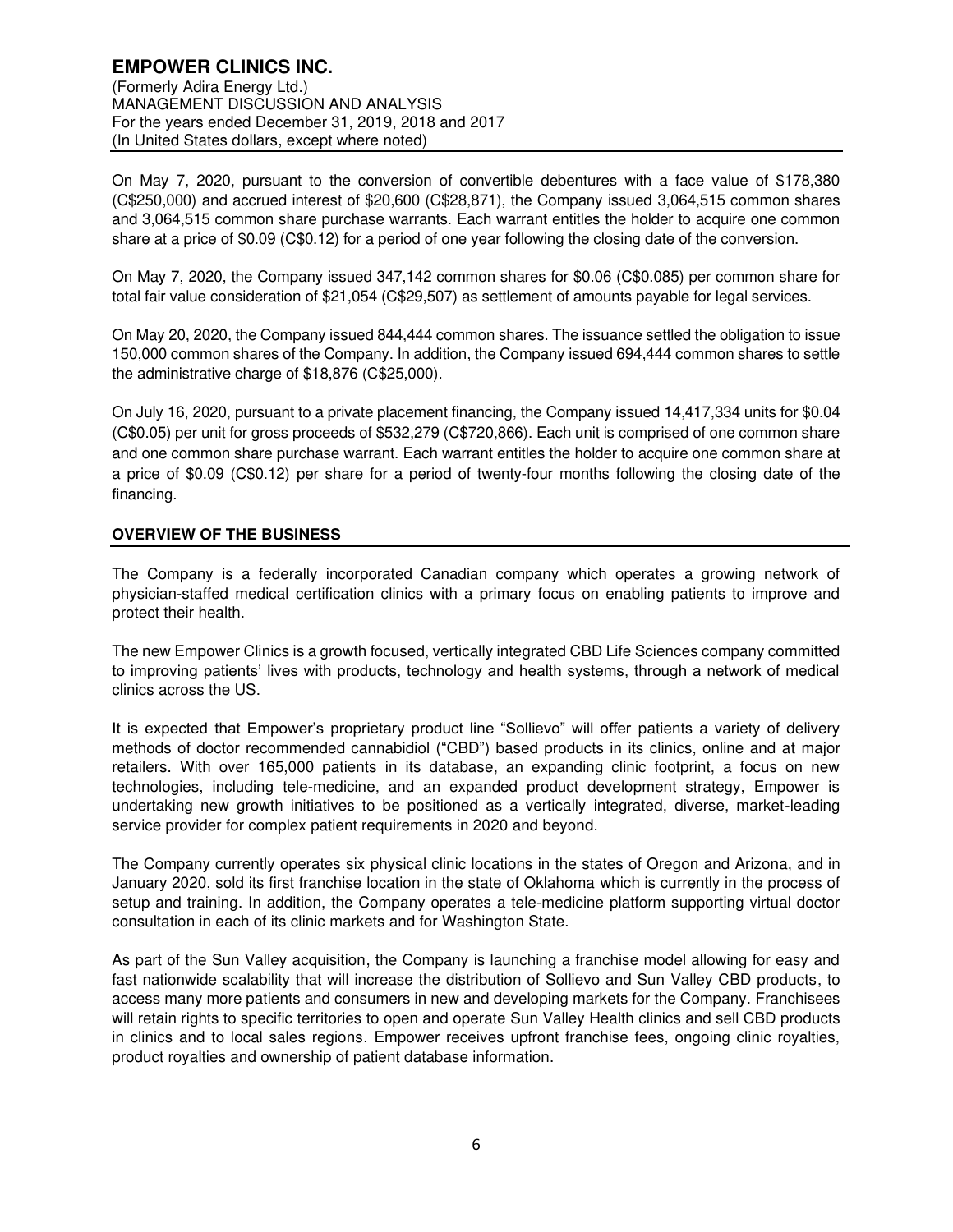# **EMPOWER CLINICS INC.**

(Formerly Adira Energy Ltd.) MANAGEMENT DISCUSSION AND ANALYSIS For the years ended December 31, 2019, 2018 and 2017 (In United States dollars, except where noted)

Empower has multiple distribution strategies for our branded Sollievo CBD products that target chronic pain, insomnia, digestion, anxiety, sleep disorders and more. The Company owns the proprietary formulations for these products based on feedback from scientists and patients, and the Company intends to invest in developing these formulations to become a market leading hemp-derived CBD based product distributor. Distribution of products will naturally fit into the Company's clinic strategy with the development of retail-like kiosks in clinics and as a standard feature in franchises nationwide. E-commerce is an important distribution channel going forward providing patients and general consumers the opportunity to access and purchase Company products. Sollievo products include lotions and balms, tinctures and gel caps, all at various phases of R&D and production.

The Company operates software platform to manage patients through the medical certification process that is a HIPAA compliant Electronic Health Record system and patient management portal. It provides improved management of patients while improving the ability of our doctors, admins and staff to treat and serve patients needs. The tele-medicine platform allows patients to register and select an appointment time to conduct a private consultation with one of the physicians remotely through a secure video link, thereby extending the reach of our clinic operations beyond the physical clinic locations. We believe going forward, greater demand for professional consultations will evolve the service offering for Company owned clinics and for franchisees throughout our network.

E-commerce platforms for Sollievo and Sun Valley CBD product lines present a developing opportunity for the Company and our network of future franchise partners. The passing in the United States of the US\$867 billion Agriculture Improvement Act has legalized hemp and hemp-based products. This has created an opportunity for the production and sale of a variety of CBD-based products that can provide genuine help and effective relief to millions of people suffering from a variety of qualifying conditions. Online distribution channels supported by strong social media presence, influencer strategies and the ability to reach a widearray of consumers, will provide the Company new growth opportunities with greater overall brand awareness.

Empower secured its first CBD extraction facility in greater Portland, Oregon taking possession June 1, 2019 and plans to commence the build-out of a new 5,000 square foot leased building to contain the first operating extraction systems capable of producing up to 20kg per day of high quality spectrum oil, isolate and/or distillate. The facility is strategically located in the agricultural plains of Mt. Hood, Oregon with over 200 licenced hemp farms in the neighbouring counties. Over time, the facility has the potential to be scaled to add multiple extraction, post-production and product manufacturing systems.

## **OUTLOOK**

The Company will continue to be active and opportunistic with respect to mergers and acquisitions opportunities, with the goal of advancing its business plan and to increase shareholder value where possible. Additionally, the Company may seek to acquire third party channel partners to increase its patient base, margin per patient, and to increase shareholder value through the accretion of these operations and/or assets.

The Company is in active discussions to secure hemp bio-mass supply agreements from licensed producers in Oregon and Arizona with the objectives of locking in raw material supply agreements to support the new extraction facilities.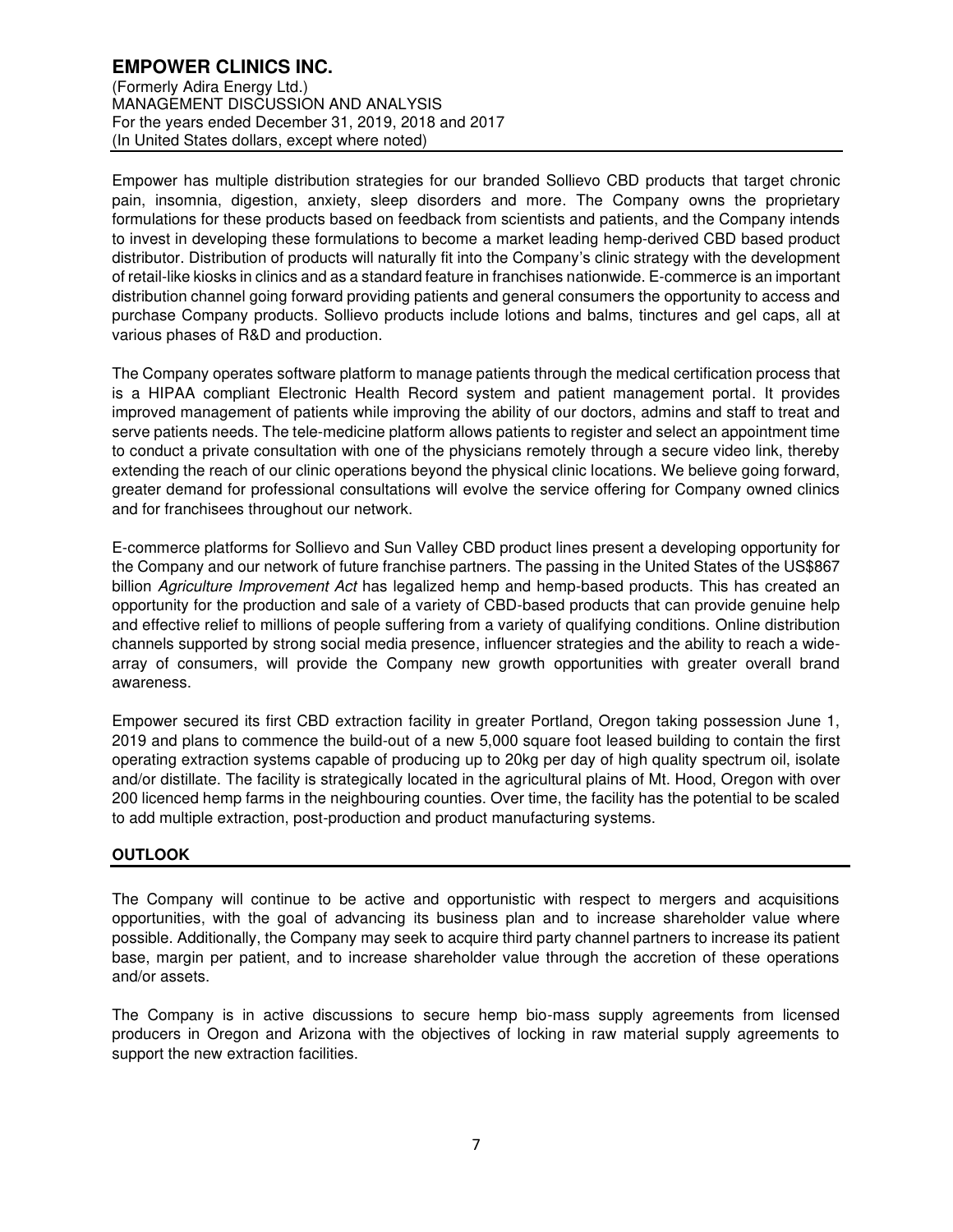The Company is in active discussions with various product brands, brokers and retail sales outlets to secure short and long term sales contracts to support the revenue growth objectives for our hemp-derived CBD extract and CBD based products.

Currently, the market for both clinics and CBD based products in the United States remains highly fragmented with very few nationwide competitors. The Company seeks to take advantage of this by using its capital-light expenditure model to open franchised clinics, to create highly valuable patient relationships in new markets, further develop a wide-array of CBD formulations and product lines for nationwide distribution and own and operate hemp-derived CBD extraction facilities with the first location secured in Sandy, Oregon strategically located in the S.W. region of Portland, Oregon surrounded by over 200 hemp farms.

## **REVIEW OF QUARTERLY AND ANNUAL RESULTS**

|                                     | Q4<br>2019 | Q3<br>2019               | Q2<br>2019 | Q1<br>2019 | Q4<br>2018 | Q <sub>3</sub><br>2018 | Q2<br>2018 | Q1<br>2018 | <b>Fiscal</b><br>2019 | Fiscal<br>2018 | Fiscal<br>2017 |
|-------------------------------------|------------|--------------------------|------------|------------|------------|------------------------|------------|------------|-----------------------|----------------|----------------|
| <b>FINANCIAL</b><br><b>RESULTS:</b> |            |                          |            |            |            |                        |            |            |                       |                |                |
| Net revenues                        | 625        | 663                      | 591        | 153        | 197        | 280                    | 312        | 302        | 2,032                 | 1,091          | 1,507          |
| Income (loss)                       | (1, 942)   | (505)                    | (1, 457)   | (399)      | 1,343      | (379)                  | (3, 915)   | (839)      | (4,302)               | (3,790)        | (3, 110)       |
| Income (loss)<br>per share:         |            |                          |            |            |            |                        |            |            |                       |                |                |
| - Basic                             | (0.02)     | (0.00)                   | (0.01)     | (0.01)     | 0.01       | (0.00)                 | (0.06)     | (0.02)     | (0.04)                | (0.06)         | (0.06)         |
| - Diluted                           | (0.02)     | (0.00)                   | (0.01)     | (0.01)     | 0.01       | (0.00)                 | (0.06)     | (0.02)     | (0.04)                | (0.06)         | (0.06)         |
| Cash dividends<br>declared          |            | $\overline{\phantom{a}}$ | -          | -          |            | -                      | -          |            |                       |                |                |
| Total assets                        | 1.556      | 4.943                    | 5.760      | 2,417      | 514        | 546. ا                 | 1.038      | 1,359      | 1,556                 | 514            | 630            |
|                                     |            |                          |            |            |            |                        |            |            |                       |                |                |
| <b>OPERATING</b><br><b>RESULTS:</b> |            |                          |            |            |            |                        |            |            |                       |                |                |
| <b>Patient visits</b>               | 4.616      | 5.807                    | 4.299      | 1.198      | 1.314      | 1.864                  | 2,187      | 2.242      | 15.920                | 7.607          | 9,705          |

Amounts presented in thousands except per share amounts:

The Company has a limited operating history, which can make it difficult for investors to evaluate the Company's operations. As a result, the prior periods shown in the above table are not necessarily comparable and should not be relied upon as an indication of future performance.

The Company is expected to remain subject to many of the risks common to early-stage enterprises for the foreseeable future, including challenges related to laws, regulations, licensing, integrating and retaining qualified employees; making effective use of limited resources; achieving market acceptance of existing and future solutions; competing against companies with greater financial and technical resources; acquiring and retaining customers; and developing new solutions.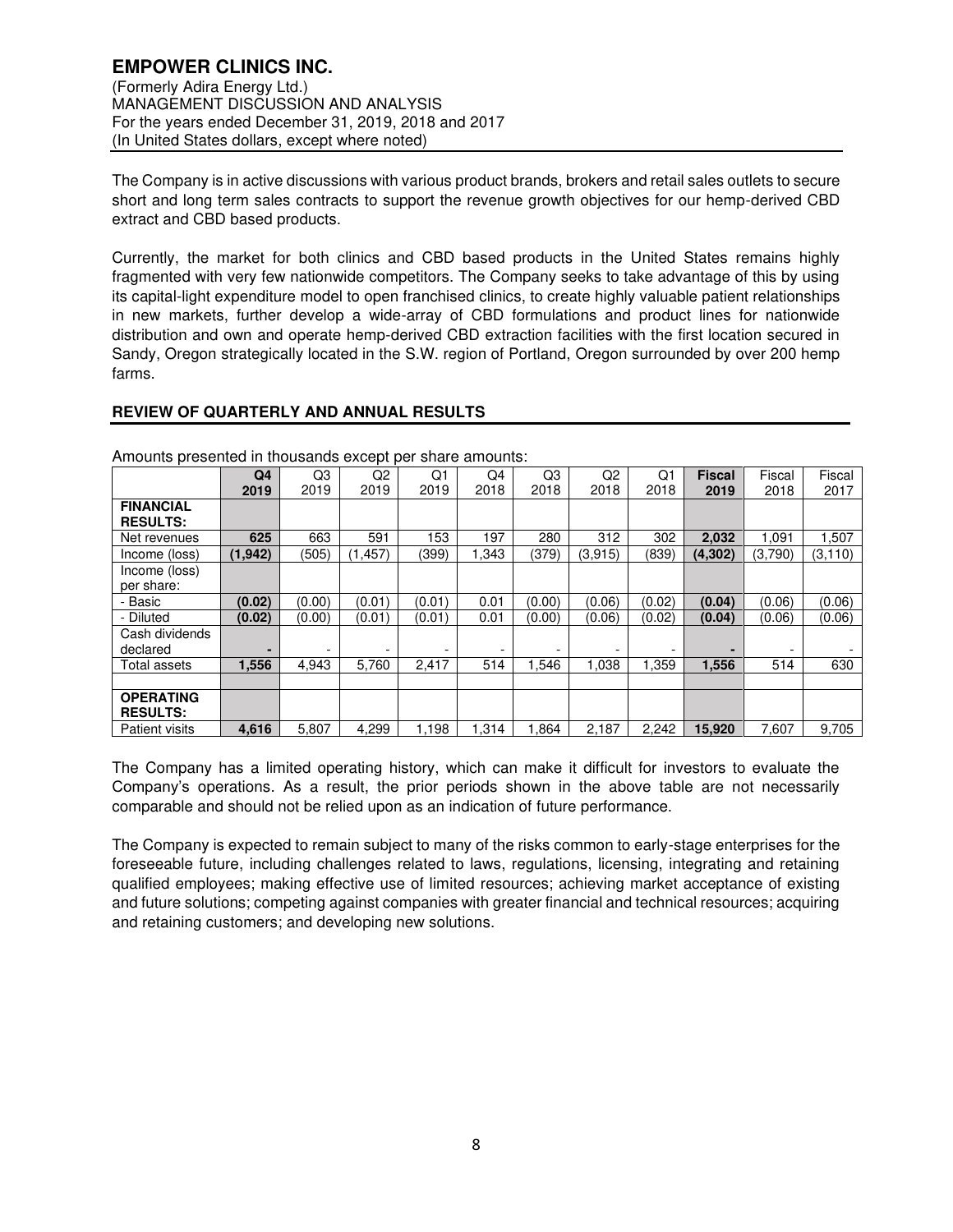(In United States dollars, except where noted)

## **Review of Consolidated Financial Information for Q4 2019 compared to Q4 2018**

|                                                                                                             | Q4 2019                 | Q4 2018         |
|-------------------------------------------------------------------------------------------------------------|-------------------------|-----------------|
|                                                                                                             |                         |                 |
| Clinic revenues<br>Product revenues                                                                         | \$<br>542,677<br>82,032 | \$<br>196,909   |
|                                                                                                             | 624,709                 | 196,909         |
|                                                                                                             |                         |                 |
| Direct clinic expenses                                                                                      | 615,814                 | 115,655         |
| Cost of goods sold (changes in finished goods inventory)                                                    | 32,902                  |                 |
| Earnings from clinic operations                                                                             | (24,007)                | 81,254          |
|                                                                                                             |                         |                 |
| Operating expenses (recovery)                                                                               | 589,959                 | (5,637)         |
| Legal and professional fees                                                                                 | 260,229                 | 599,486         |
| Depreciation and amortization expense<br>Share-based payments expense                                       | 129,153<br>129,436      | 80,304          |
|                                                                                                             |                         |                 |
| Loss from operations                                                                                        | (1, 132, 784)           | (592, 899)      |
| Listing fee                                                                                                 |                         | 165,148         |
| Accretion expense (recovery)                                                                                | (92, 516)               | 26,841          |
| Interest expense                                                                                            | 111,450                 | 39,572          |
| Share issuance costs                                                                                        | 129,965                 |                 |
| Interest income                                                                                             | (206)                   |                 |
| Gain on debt settlement or accounts payable                                                                 | (15, 130)               |                 |
| Impairment loss on write off of property and equipment<br>Gain on change in fair value of warrant liability | 5,119<br>(1, 392, 492)  | (1,598,425)     |
| Gain on change in fair value of conversion feature                                                          | (396, 261)              | (890, 136)      |
| Impairment of intangible assets                                                                             | 93,757                  | 64,200          |
| Impairment of goodwill                                                                                      | 2,377,397               |                 |
| Impairment of asset held for sale                                                                           |                         | 57,072          |
| Restructuring expense, net                                                                                  | (80, 798)               | 110,424         |
| Other expense, net                                                                                          | 69,015                  | 89,475          |
| Net (loss) income and comprehensive (loss) income                                                           |                         |                 |
| for the period                                                                                              | \$<br>(1,942,084)       | \$<br>1,342,930 |

#### Clinic revenues

Clinics revenues were \$542,677 compared to \$196,909 during Q4 2018 as the Company received 4,616 patients spending on average approximately \$120, compared to 1,314 patients spending on average approximately \$150 during Q4 2018. The Company receives revenue streams from patient visits to existing clinics throughout the network. The increase in clinic revenues and patient count is primarily due to the addition of the Sun Valley clinics, beginning May 1, 2019.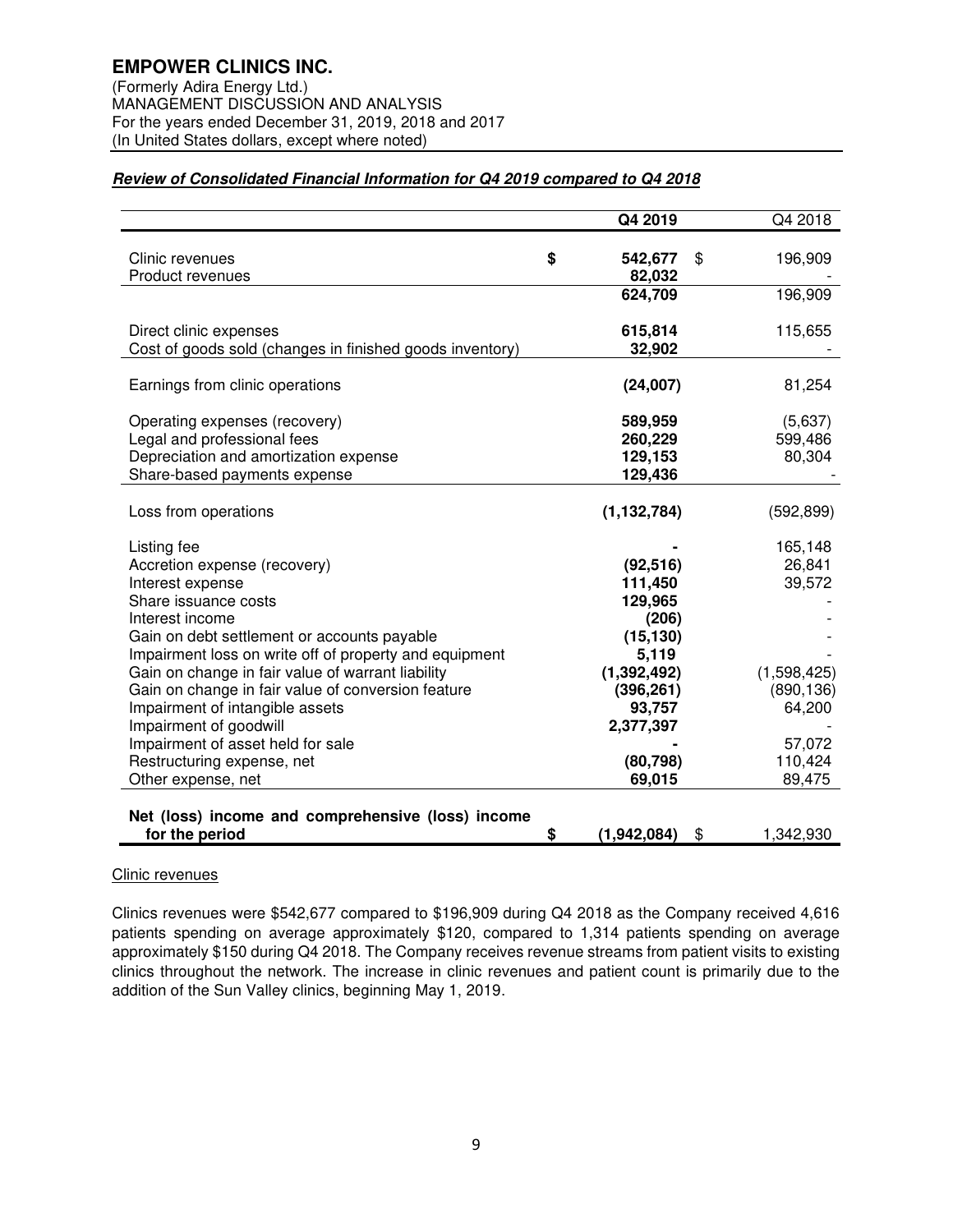### Product revenues

Product revenues were \$82,032 compared to \$nil during Q4 2018 as the Company has expanded into CBD product sales and the sale of premium wellness products. The Company expects to expand its revenue streams as the Company patient base grows, as branded CBD products are further rolled out and, the CBD extraction and product production facility becomes fully operational.

#### Direct clinic expenses

Direct clinic expenses were \$615,814, compared to \$115,655 during Q4 2018. These costs represent physician and clinic support staff expenses that are required to operate the clinics and provide patient consulting services. These expenses increased due to the increase in revenues and a reclassification of physician costs from operating expenses. The Company continues to monitor and improve its operational controls to align labor cost with direct patient consultations. The Company employs a diverse mix of physicians and practitioners.

## Cost of goods sold

Cost of goods sold (comprising changes in finished goods inventory) was \$32,902, compared to \$nil during Q4 2018 as the Company has expanded into CBD product sales and the sale of premium wellness products.

## Operating expenses

Operating expenses were \$589,959, which increased from Q4 2018 of a recovery of \$5,637. The increase is primarily related to:

- Operating costs related to Sun Valley which was acquired on May 1, 2019.
- Legal and professional costs of \$53,422 incurred for start-up of Sun Valley Franchising program.
- Compensation expense of \$58,007 in non-cash share-based payments to the CEO as compared to \$nil to the former CEO during Q3 2018.

The recovery in Q4 2018 was owing to the reclassification of restructuring expenses during Q4 2018.

#### Legal and professional fees

Legal and professional fees were \$260,229, compared to \$599,486 during Q4 2018. The Company expects professional service fees to drop markedly over time as many are related to successful prior litigation or "one time" events such as the fees associated with the RTO that completed in April 2018.

#### Depreciation and amortization expense

Depreciation and amortization expense was \$129,153, compared to \$80,304 during Q4 2018. The balance decreased despite the addition of the Sun Valley clinics and the depreciation on the right-of-use asset resulting from the adoption of IFRS 16 effective January 1, 2019 due to the closure of the Chicago and Spokane clinics and impairment of the leasehold improvements, furniture and equipment for these locations.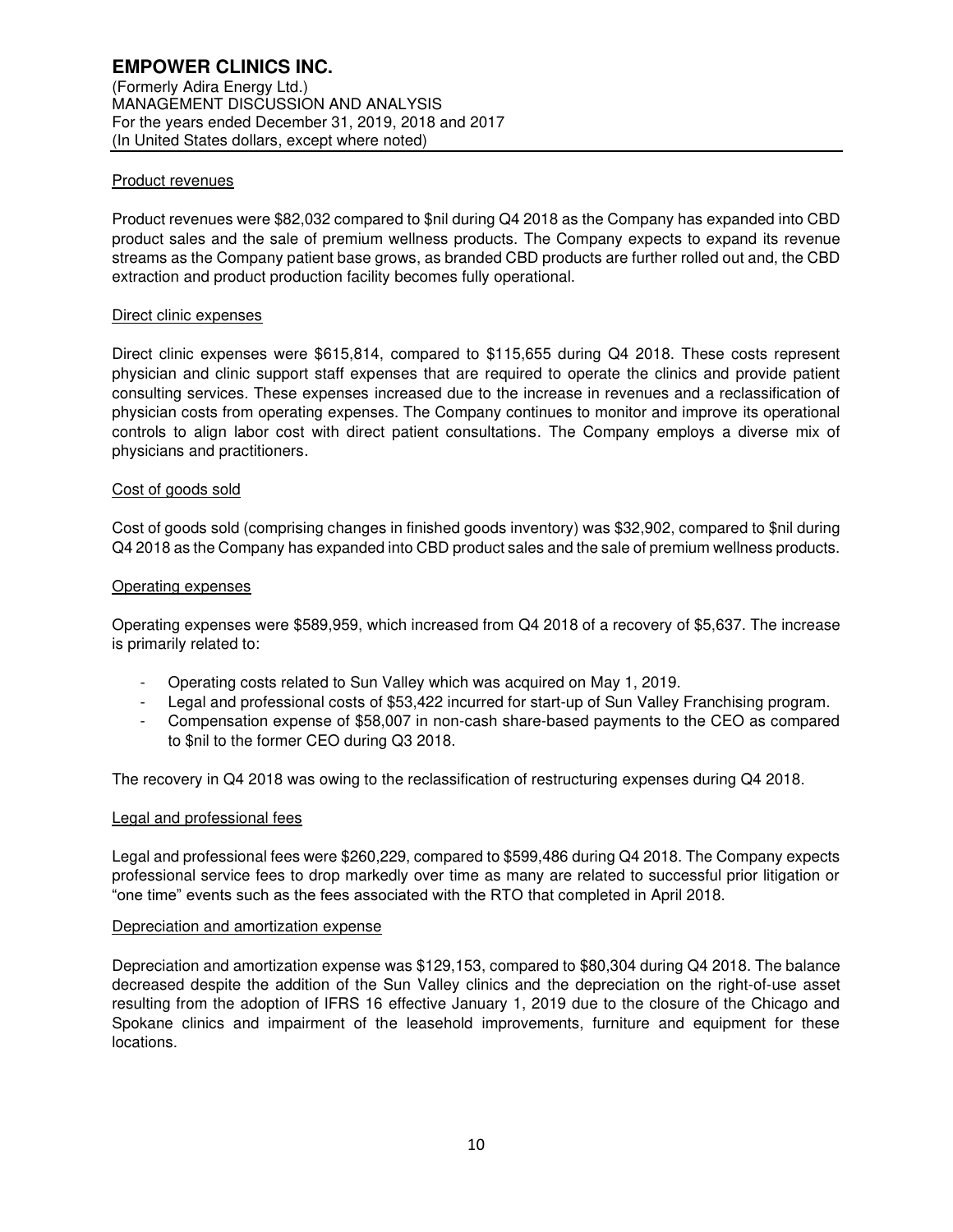#### Share-based payments

Share-based payments expense was \$129,436, compared to \$nil during Q4 2018. The share-based payments expense is the fair value of share options recognized as an expense during the year based on the fair valued determined by the Black-Scholes option pricing model valuation.

#### Listing fee

Listing fee expense was \$nil, compared to \$165,148 during Q4 2018, in connection with the Company's acquisition with Adira, which did not result in any charges during the prior year period.

#### Accretion expense

Accretion expense was a recovery of \$92,516, compared to \$26,841 during Q4 2018, in connection with the Company's convertible debentures and convertible notes payable. The decrease is due to an increase in the value attributable to the conversion feature which resulted in a recovery of previously recognized accretion expense. Using the effective interest rate method, the accretion is lower at issuance and increases as maturity approaches.

#### Interest expense

Interest expense increased to \$111,450, compared to \$39,572 during Q4 2018, owing to increased interest expense on the lease liability resulting from the adoption of IFRS 16 effective January 1, 2019 and issuance of convertible debentures during April and May 2019 and convertible notes payable in October and December 2019.

#### Share issuance costs

Share issuance costs increased to \$129,965, compared to \$nil during Q4 2018, owing to costs incurred in relation to the April 2019 and May 2019 private placements. The private placements resulted in the issuance of units of the Company comprised of one common share and one warrant. The Company determines the value of the warrants issued using the Black-Scholes option pricing model and allocates the residual to issued capital. As the share issuance costs exceeded the value allocated to issued capital, the excess was recorded as an expense on the consolidation statement of loss and comprehensive loss.

#### Interest income

Interest income increased to \$206, compared to \$nil during Q4 2018, owing to the promissory note receivable from the sale of the assets held for sale.

#### Gain on debt settlement or accounts payable

The Company recorded a gain on debt settlement of \$15,130, compared to \$nil during Q4 2018, owing to the settlement of accounts payable through the issuance of 1,686,861 common shares of the Company. The fair value of the common share, determined as the share price on the date of agreement to settle, was less than the carrying value of the accounts payable of \$223,283 (C\$294,019) and thus the Company recorded a gain on debt settlement.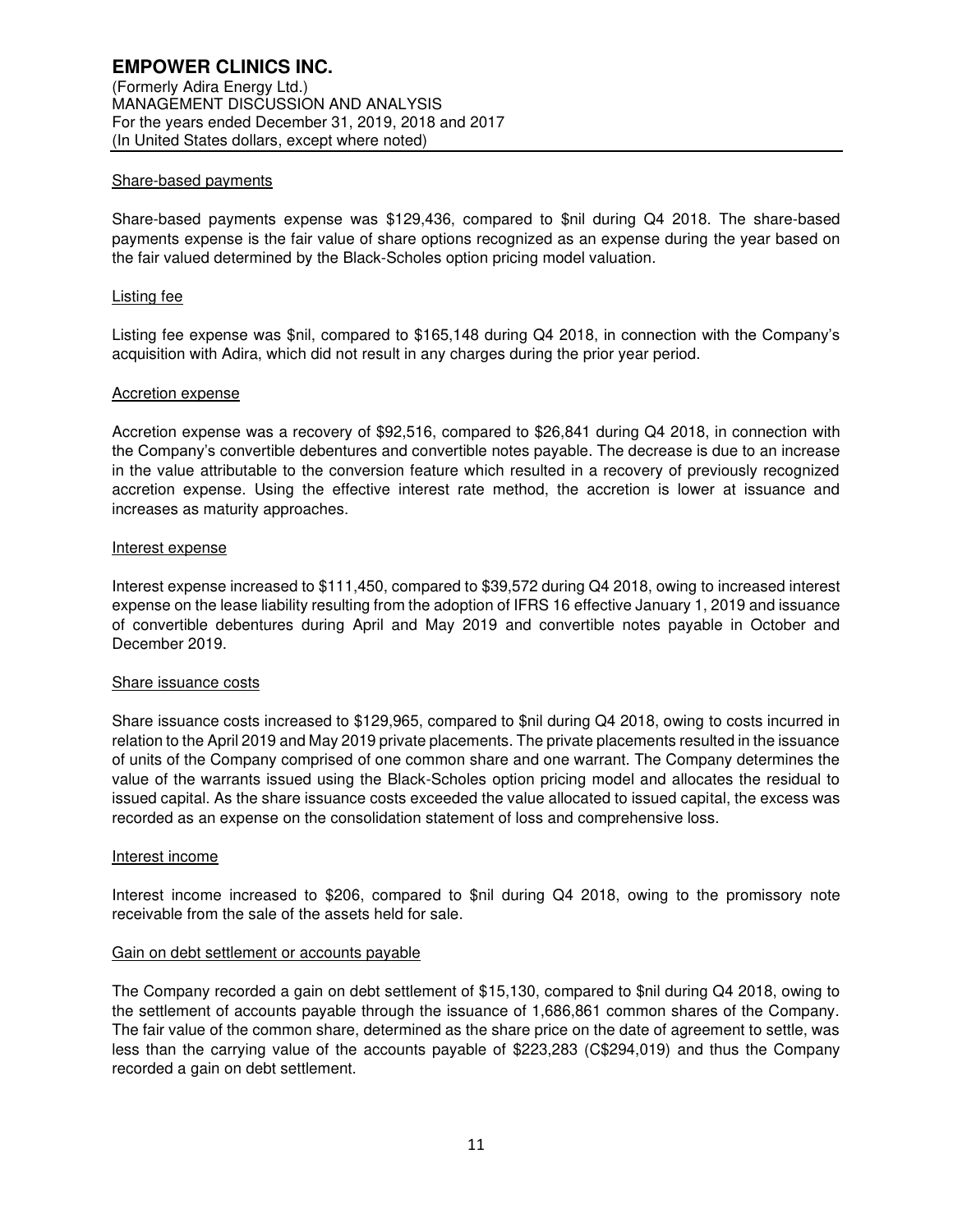### Impairment loss on write off of property and equipment

Impairment loss on write off of property and equipment increased to \$5,119, compared to \$nil during Q4 2018, owing to the disposal of furniture and equipment.

### Gain loss on change in fair value of warrant liability

The Company recorded a gain on the change in the fair value of the warrant liability of \$1,392,492 compared to \$1,598,425 during Q4 2018.The share purchase warrants are required to be revalued at every quarter end and the gain resulted from the decrease in the Company's share price during Q4 2019, which is a variable in determining the fair value of the warrant liability per the Black-Scholes valuation model.

#### Gain on change in fair value of conversion feature

The Company recorded a gain on the change in the fair value of the conversion feature of \$396,261, compared to \$890,136 during Q4 2018. The conversion feature is required to be revalued at every quarter end and the gain resulted from the decrease in the Company's share price during Q4 2019, which is a variable in determining the fair value of the conversion feature.

## Impairment of intangible assets

Due to changes in the Arizona licensing regulations on June 7, 2019, the Company recognized an impairment loss of \$93,757 related to patient records and brands acquired in the Sun Valley acquisition.

With the Company going through the process of rebranding and changing its internal management software infrastructure, the Company fully impaired the carrying value of its trademarks and management software intangible assets for \$64,200 during Q4 2018.

#### Impairment of goodwill

Due to changes in the Arizona licensing regulations on June 7, 2019, the Company recognized an impairment loss of \$2,377,397 related to the Sun Valley acquisition.

#### Impairment of asset held for sale

At December 31, 2018, the Company had listed the facility and land in Portland, Oregon for sale. Prior to their classification as assets held for sale, the land and facility in Portland were reported under property and equipment. The assets held for sale are included at the lower of their carrying value and their fair market value. The fair market value was based on a sales agreement dated January 17, 2019 whereby the Company will receive net proceeds of \$127,972 after selling costs. An impairment loss of \$57,072 was recognized during Q4 2018 to reduce the asset's carrying value to its fair market value.

## Restructuring expense, net

Restructuring expense was a recovery of \$80,798 compared to \$110,424 during Q4 2018, in connection with the Company's restructuring activities that commenced during Q4 2018.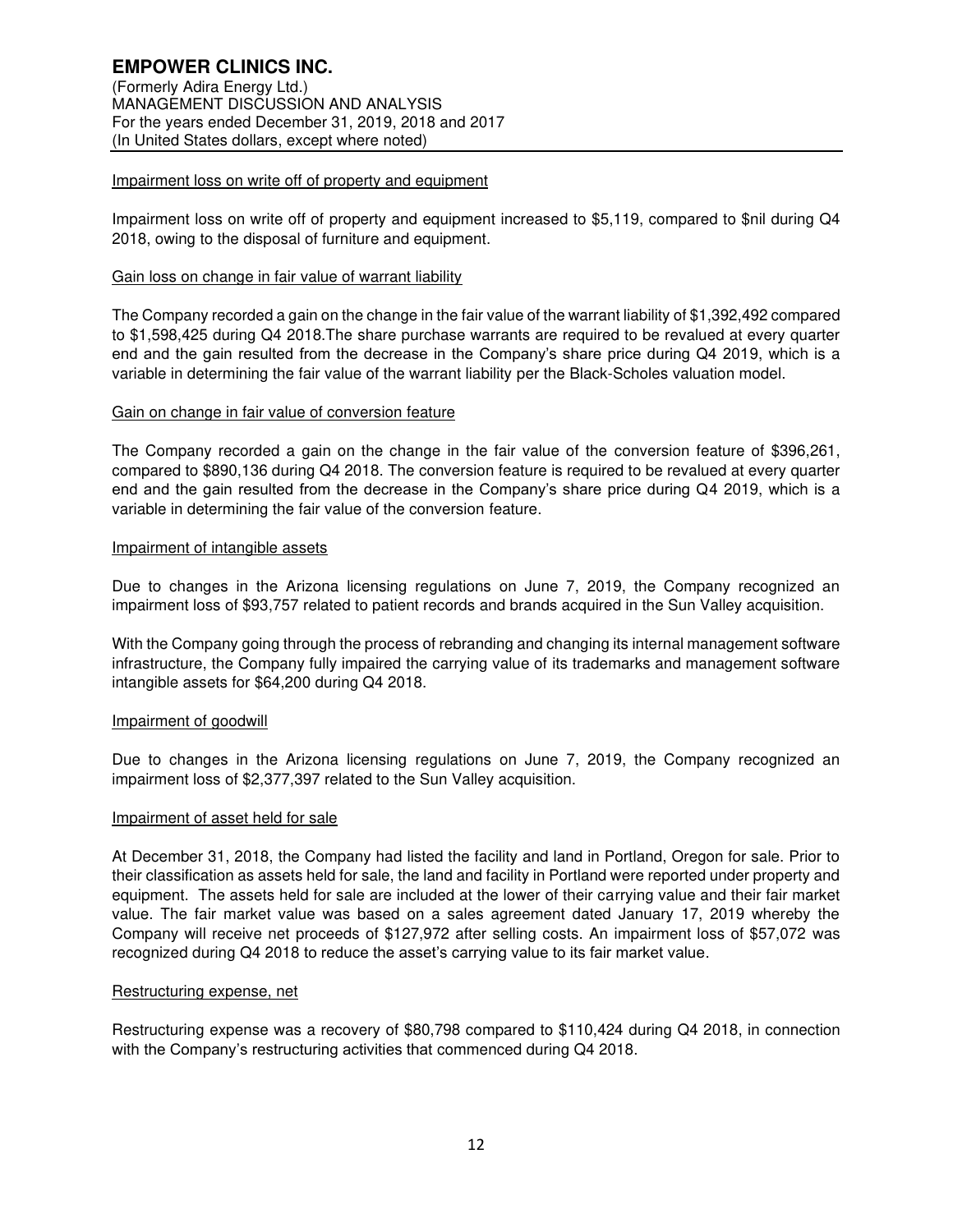# **EMPOWER CLINICS INC.**

(Formerly Adira Energy Ltd.) MANAGEMENT DISCUSSION AND ANALYSIS For the years ended December 31, 2019, 2018 and 2017 (In United States dollars, except where noted)

### Other expense, net

The Company recorded other expense of \$69,015, compared to \$89,475 during Q4 2018. The amount relates primarily to foreign exchange losses due to the decrease in the US dollar relative to the Canadian dollar during Q4 2019.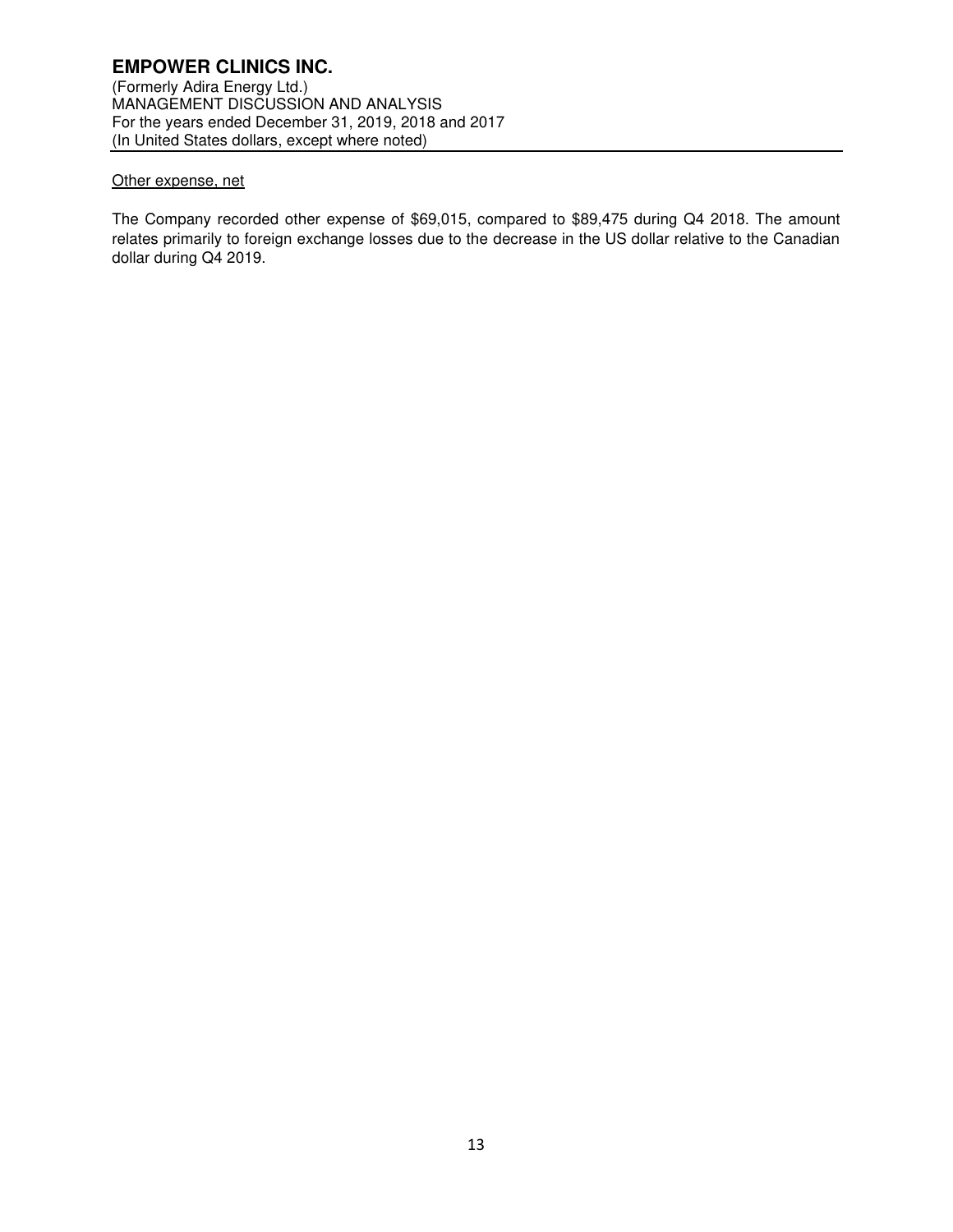(Formerly Adira Energy Ltd.) MANAGEMENT DISCUSSION AND ANALYSIS For the years ended December 31, 2019, 2018 and 2017 (In United States dollars, except where noted)

# **Review of the Consolidated Financial Information for Fiscal 2019 compared to Fiscal 2018 and 2017**

|                                                                                       | Fiscal 2019               | Fiscal 2018      | Fiscal 2017     |
|---------------------------------------------------------------------------------------|---------------------------|------------------|-----------------|
| Clinic revenues<br>Product revenues                                                   | \$<br>1,949,549<br>82,032 | \$<br>1,091,386  | \$<br>1,507,050 |
|                                                                                       | 2,031,581                 | 1,091,386        | 1,507,050       |
| Direct clinic expenses<br>Cost of goods sold (changes in finished<br>goods inventory) | 793,374<br>32,902         | 417,047          | 638,834         |
|                                                                                       |                           |                  |                 |
| Earnings from clinic operations                                                       | 1,205,305                 | 674,339          | 868,216         |
| Operating expenses                                                                    | 2,933,619                 | 2,517,681        | 2,037,008       |
| Legal and professional fees                                                           | 1,015,743                 | 1,450,141        | 1,131,041       |
| Depreciation and amortization expense                                                 | 374,210                   | 123,473          | 103,372         |
| Share-based payments expense                                                          | 608,944                   | 892,417          | 5,433           |
| Loss from operations                                                                  | (3,680,060)               | (4,309,373)      | (2,408,638)     |
| Listing fee                                                                           |                           | 1,308,808        |                 |
| Accretion expense                                                                     | 114,515                   | 241,521          | 667,373         |
| Interest expense                                                                      | 240,539                   | 126,375          | 186,001         |
| Share issuance costs                                                                  | 129,965                   |                  |                 |
| Interest income                                                                       | (4, 977)                  |                  |                 |
| Gain on debt settlement or accounts                                                   |                           |                  |                 |
| payable                                                                               | (15, 130)                 |                  | (106, 360)      |
| Gain on termination of leases<br>Impairment loss on write off of property             | (76, 617)                 |                  |                 |
| and equipment                                                                         | 196,252                   |                  |                 |
| Gain on change in fair value of warrant                                               |                           |                  |                 |
| liability                                                                             | (2,065,781)               | (1,598,425)      |                 |
| Gain on change in fair value of                                                       |                           |                  |                 |
| conversion feature<br>Impairment of intangible assets                                 | (587, 229)                | (890, 136)       |                 |
| Impairment of goodwill                                                                | 93,757<br>2,377,397       | 64,200           |                 |
| Impairment of asset held for sale                                                     |                           | 57,072           |                 |
| Restructuring expense, net                                                            | 88,808                    | 110,424          |                 |
| Other expense, net                                                                    | 130,104                   | 60,706           | (45, 731)       |
|                                                                                       |                           |                  |                 |
| Net loss and comprehensive loss for<br>the year                                       | \$<br>$(4,301,663)$ \$    | $(3,789,918)$ \$ | (3,109,921)     |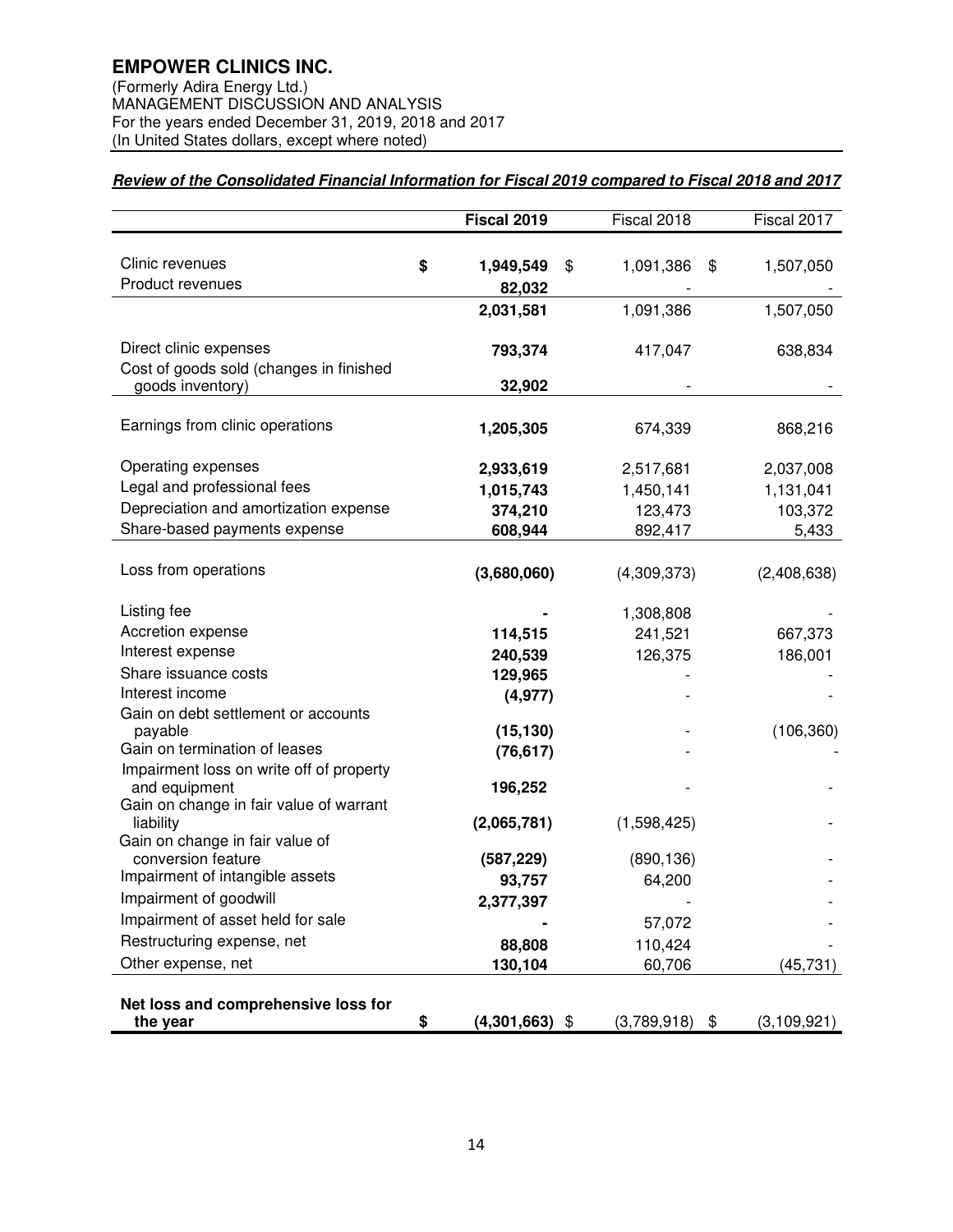### Clinic revenues

Revenues were \$1,949,549, compared to \$1,091,386 during fiscal 2018 as the Company received 15,920 patients spending on average approximately \$122, compared to 7,607 patients spending on average \$143 during fiscal 2018. Revenues for fiscal 2017 were \$1,507,050 as the Company received 9,705 patients spending on average \$155. The Company receives revenue streams from patient visits to existing clinics throughout the network. The increase in clinic revenues and patient count is primarily due to the addition of the Sun Valley clinics beginning May 1, 2019.

## Product revenues

Product revenues were \$82,032, compared to \$nil during fiscal 2018 and fiscal 2017. The Company has expanded into CBD product sales and the sale of premium wellness products. The Company expects to expand its revenue streams as the Company patient base grows, as branded CBD products are further rolled out and, the CBD extraction and product production facility becomes fully operational.

#### Direct clinic expenses

Direct clinic expenses were \$793,374, compared to \$417,047 during fiscal 2018 and \$638,834 during fiscal 2017. These costs represent physician and clinic support staff expenses that are required to operate the clinics and provide patient consulting services. These expenses increased due to the increase in revenues. The Company continues to improve its operational controls to align labor cost with direct patient consultations. The Company employs a diverse mix of physicians and practitioners.

#### Cost of goods sold

Cost of goods sold (comprising changes in finished goods inventory) was \$32,903, compared to \$nil during fiscal 2018 and fiscal 2017. The Company expanded into CBD product sales and the sale of premium wellness products in 2019.

#### Operating expenses

Operating expenses were \$2,933,619, compared to \$2,517,681 during fiscal 2018 and \$2,037,008 during fiscal 2017, and includes fully burdening the inclusion of the Sun Valley acquisition and Sun Valley Health Franchising start-ups costs. The increase in operating expenses from the inclusion of Sun Valley was partially offset by the following reductions in costs:

- Lower operating costs in Oregon and Washington state as a result of aggressive headcount cuts and facility changes.
- Compensation expense of \$304,721 in non-cash share-based payments to the CEO compared to \$477,180 to the former CEO during YTD 2018.
- Lower rent expense due to the adoption of IFRS 16 which resulted in a reclassification of rent expense from operating expenses to depreciation expense and interest expense.

## Legal and professional fees

Legal and professional fees were \$1,015,743, compared to \$1,450,141 during fiscal 2018 and \$1,131,041 during fiscal 2017. The Company expects professional service fees to drop markedly over time as many are related to successful prior litigation or "one time" events such as the fees associated with the RTO that completed in April 2018.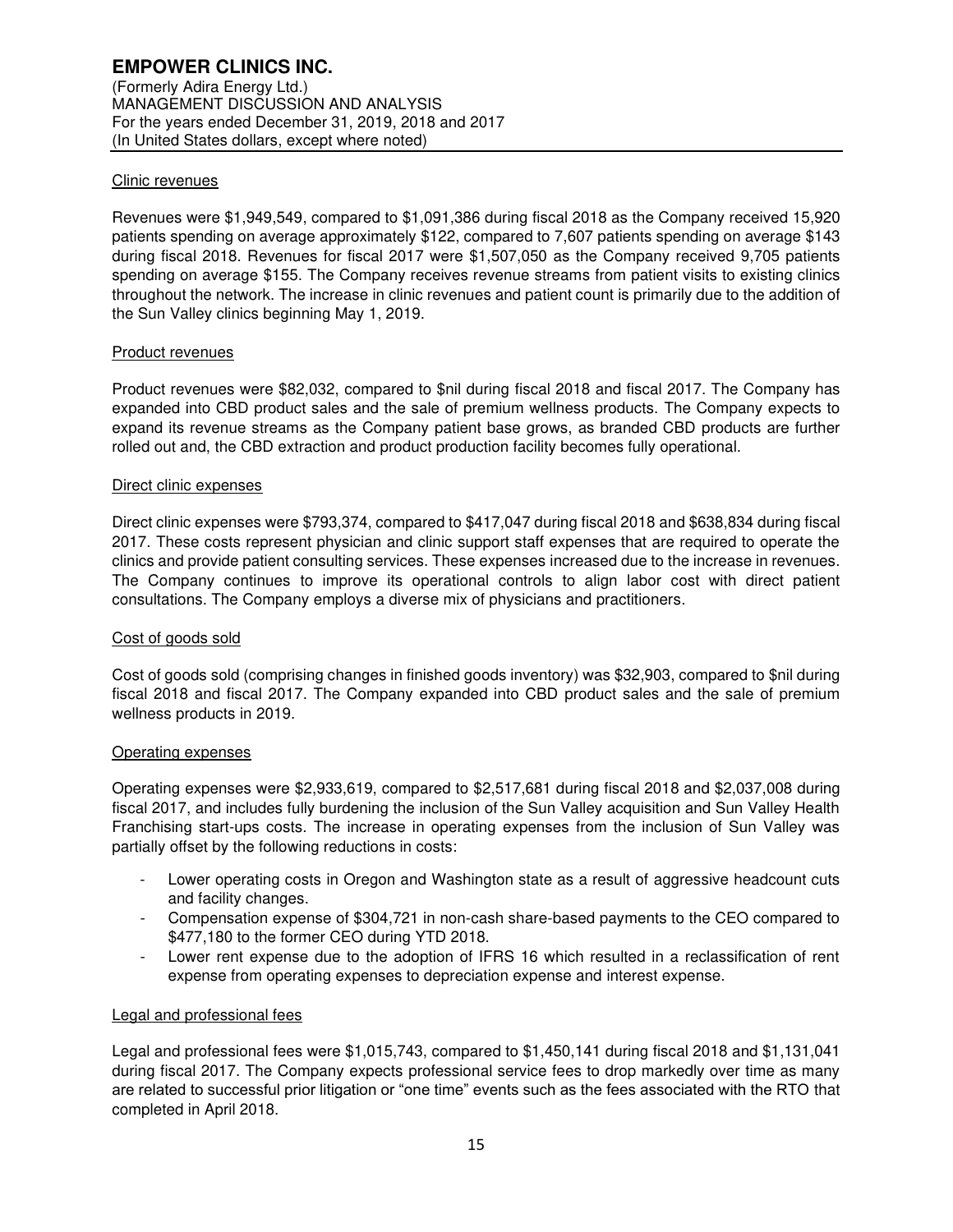#### Depreciation and amortization expense

Depreciation and amortization expense was \$327,059, compared to \$123,473 during fiscal 2018 and \$103,372 during fiscal 2017. This increase is due to the addition of the Sun Valley clinics and the depreciation on the right-of-use asset resulting from the adoption of IFRS 16 effective January 1, 2019.

#### Share-based payments

Share-based payments expense was \$608,944, compared to \$892,417 during fiscal 2018 and \$5,433 during fiscal 2017. The share-based payments expense was for the fair value of share options recognized as an expense during the year based on the fair valued determined the Black Scholes option pricing model valuation of share options granted during the years ended December 31, 2019 and 2018.

## Listing fee

Listing fee expense was \$nil, compared to \$1,308,808 during fiscal 2018 and \$nil fiscal 2017, in connection with the Company's acquisition with Adira. The listing fee expense is comprised of \$614,415 share consideration, \$365,871 legal and professional fees, and \$328,522 of net liabilities acquired.

## Accretion expense

Accretion expense was \$114,515, compared to \$241,521 during fiscal 2018 and \$667,373 during fiscal 2017, in connection with the Company's convertible debentures and convertible notes payable. The decrease is due to an increase in the value attributable to the conversion feature which resulted in a recovery of previously recognized accretion expense. Using the effective interest rate method, the accretion is lower at issuance and increases as maturity approaches.

#### Interest expense

Interest expense increased to \$240,539, compared to \$126,375 during fiscal 2018 and \$186,001 during fiscal 2017, owing to increased interest expense on the lease liability resulting from the adoption of IFRS 16 effective January 1, 2019 and issuance of convertible debentures during April and May 2019 and convertible notes payable in October and December 2019.

#### Share issuance costs

Share issuance costs increased to \$129,965, compared to \$nil during fiscal 2018 and fiscal 2017, owing to costs incurred in relation to the April 2019 and May 2019 private placements. The private placements resulted in the issuance of units of the Company comprised of one common share and one warrant. The Company determines the value of the warrants issued using the Black-Scholes option pricing model and allocates the residual to issued capital. As the share issuance costs exceeded the value allocated to issued capital, the excess was recorded as an expense on the consolidation statement of loss and comprehensive loss.

## Interest income

Interest income increased to \$4,977, compared to \$nil during fiscal 2018 and fiscal 2017, owing to the promissory note receivable from the sale of the assets held for sale.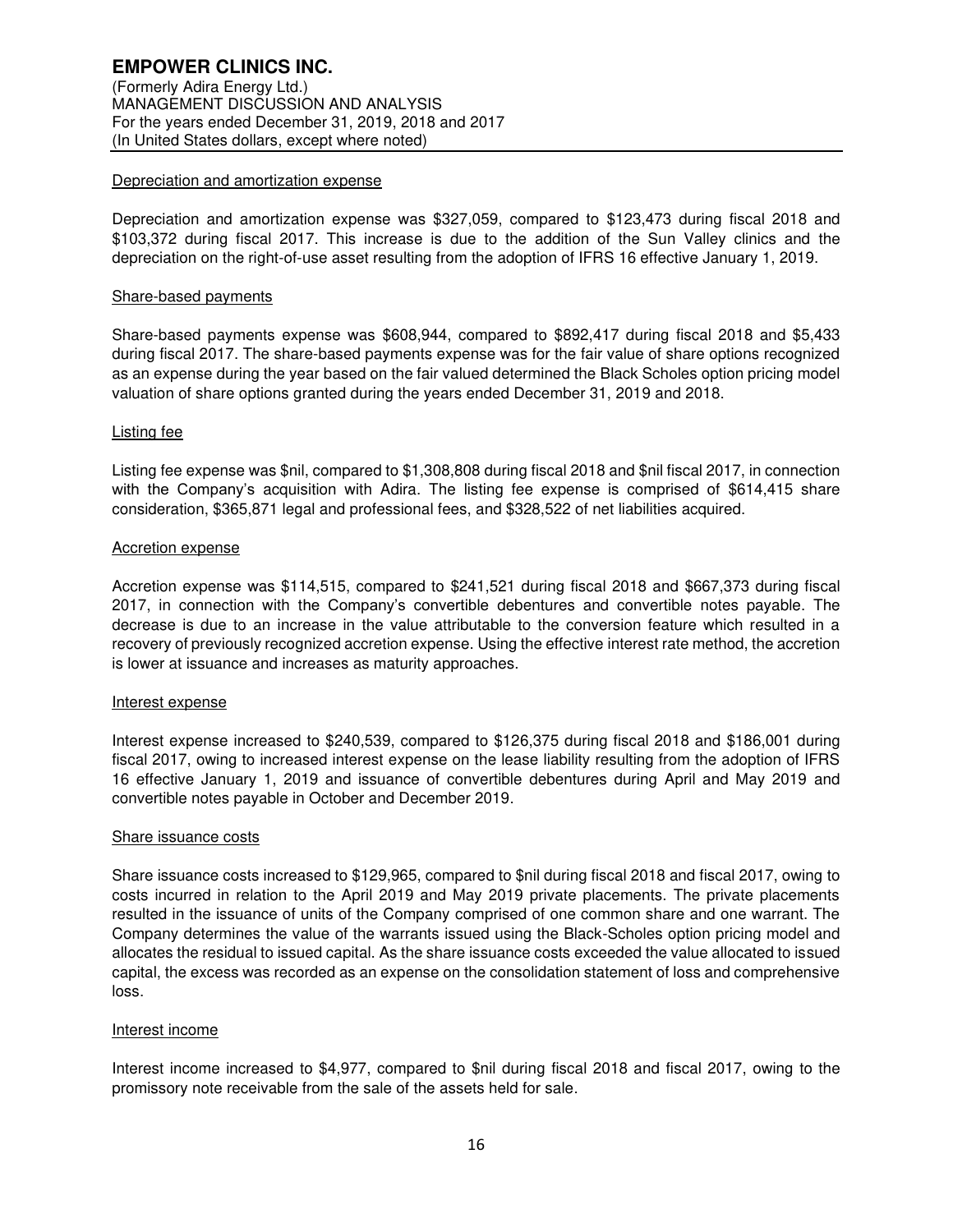### Gain on debt settlement or accounts payable

Gain on debt settlement was \$15,130, compared to \$nil during fiscal 2018 and \$106,360 during fiscal 2017, owing to the settlement of accounts payable through the issuance of 1,686,861 common shares of the Company. The fair value of the common share, determined as the share price on the date of agreement to settle, was less than the carrying value of the accounts payable of \$223,283 (C\$294,019) and thus the Company recorded a gain on debt settlement. The gain recorded in fiscal 2017 was the result of settlement of debt balances with debt holders during fiscal 2017.

## Impairment on write off of property and equipment (net of gain on termination of leases)

The Company recorded a loss of \$119,635, compared to \$nil during fiscal 2018 and fiscal 2017, related primarily to leasehold improvements for the Chicago clinic when the lease was terminated in May 2019.

## Gain on change in fair value of warrant liability

The Company recorded a gain on the change in the fair value of the warrant liability of \$2,065,781, compared to \$1,598,425 during fiscal 2018 and \$nil during fiscal 2017. The share purchase warrants are required to be revalued at every quarter end and the gain resulted from the decrease in the Company's share price during Q4 2019, which is a variable in determining the fair value of the conversion option per the Black-Scholes valuation model.

## Gain on change in fair value of conversion feature

The Company recorded a gain on the change in the fair value of the conversion feature of \$587,229, compared to \$890,136 during fiscal 2018 and \$nil during fiscal 2017. The conversion feature is required to be revalued at every quarter end and the gain resulted from the decrease in the Company's share price during Q4 2019, which is a variable in determining the fair value of the conversion feature.

#### Impairment of intangible assets

Due to changes in the Arizona licensing regulations on June 7, 2019, the Company recognized an impairment loss of \$93,757 related to patient records and brands acquired in the Sun Valley acquisition.

With the Company going through the process of rebranding and changing its internal management software infrastructure, the Company fully impaired the carrying value of its trademarks and management software intangible assets for \$64,200 during fiscal 2018.

#### Impairment of goodwill

Due to changes in the Arizona licensing regulations on June 7, 2019, the Company recognized an impairment loss of \$2,377,397 related to the Sun Valley acquisition.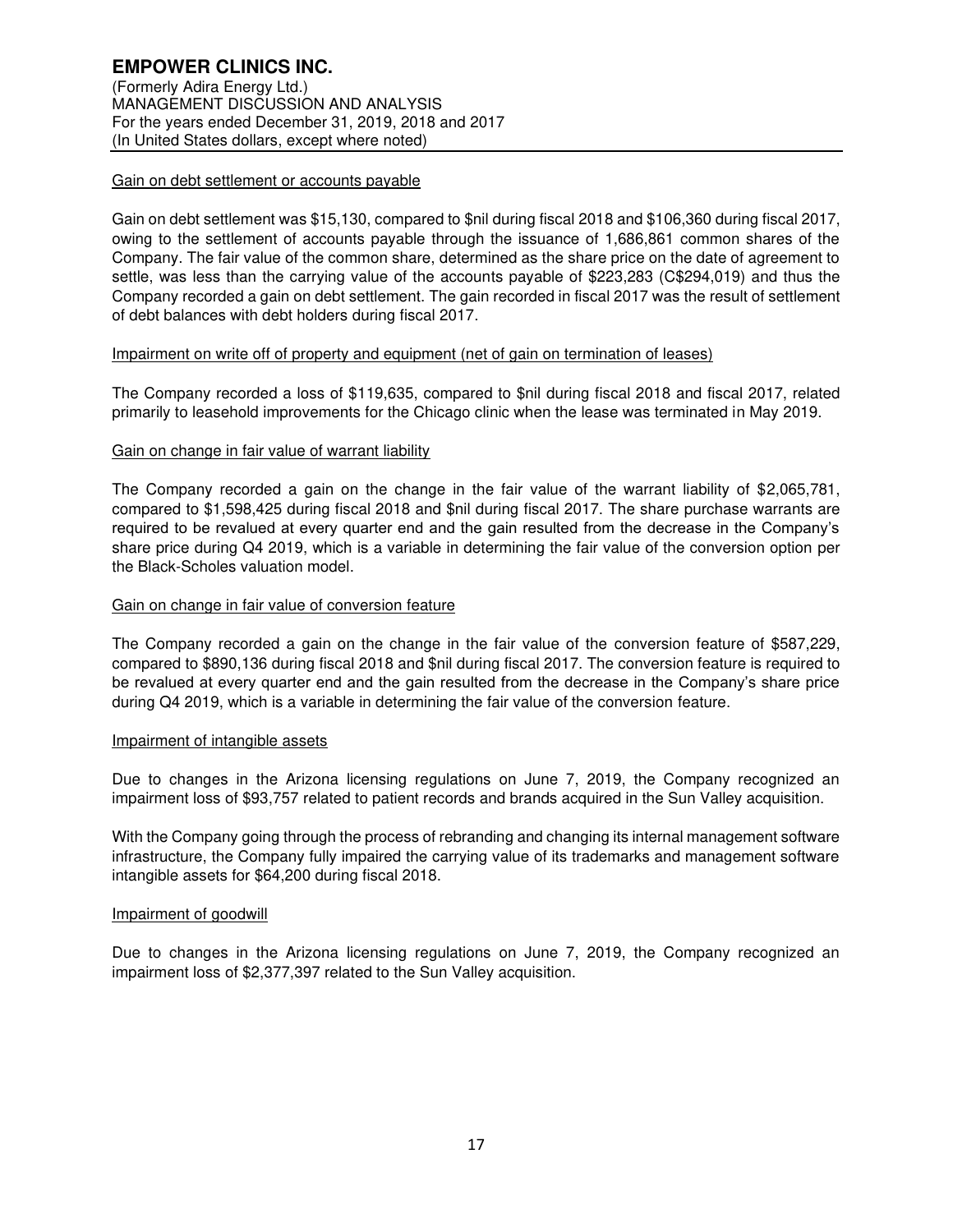#### Impairment of asset held for sale

At December 31, 2018, the Company has listed the facility and land in Portland, Oregon for sale. Prior to their classification as assets held for sale, the land and facility in Portland were reported under property and equipment. The assets held for sale are included at the lower of their carrying value and their fair market value. The fair market value was based on a sales agreement dated January 17, 2019 whereby the Company will receive net proceeds of \$127,972 after selling costs. An impairment loss of \$57,072 has been recognized to reduce the asset's carrying value to its fair market value.

## Restructuring expense, net

Restructuring expense was \$88,808 compared to \$110,424 during fiscal 2018 and \$nil during fiscal 2017, in connection with the Company's restructuring activities that commenced in Q4 2018.

## Other expense (income), net

The Company recorded other expense of \$130,104, compared to \$60,706 during fiscal 2018 and a recovery of \$45,731 during fiscal 2017. The amount relates primarily to foreign exchange losses due to the decrease in the US dollar relative to the Canadian dollar during Q4 2019.

## **LIQUIDITY, CASH FLOWS AND CAPITAL RESOURCES**

## **Liquidity**

Liquidity risk is the risk that the Company will encounter difficulties in meeting obligations associated with its financial liabilities and other contractual obligations. The Company's strategy for managing liquidity is based on achieving positive cash flows from operations to internally fund operating and capital requirements.

Factors that may affect the Company's liquidity are continuously monitored. These factors include the number of patient visits, average patient spend per visit, operating costs, capital costs, income tax refunds, foreign currency fluctuations, seasonality, market immaturity and a highly fluid environment related to state and federal law passage and regulations.

In the event that the Company is adversely affected by any of these factors and, as a result, the operating cash flows are not sufficient to meet the Company's working capital requirements there is no guarantee that the Company would be able to raise additional capital on acceptable terms to fund a potential cash shortfall. Consequently, the Company is subject to liquidity risk.

The Company will need to procure additional financing in order to fund its ongoing operation. The Company intends to obtain such financing through equity financing, and there can be no assurance that the Company can raise the required capital it needs to build and expand as expected, nor that the capital markets will fund the business of the Company. Without this additional financing, the Company may be unable to achieve positive cash flow and earnings as quickly as anticipated, these uncertainties cast a significant doubt about the Company's ability to continue as a going concern.

Subsequent to year end, the Company issued 30,742,334 units for gross proceeds of \$994,678 (C\$1,373,866).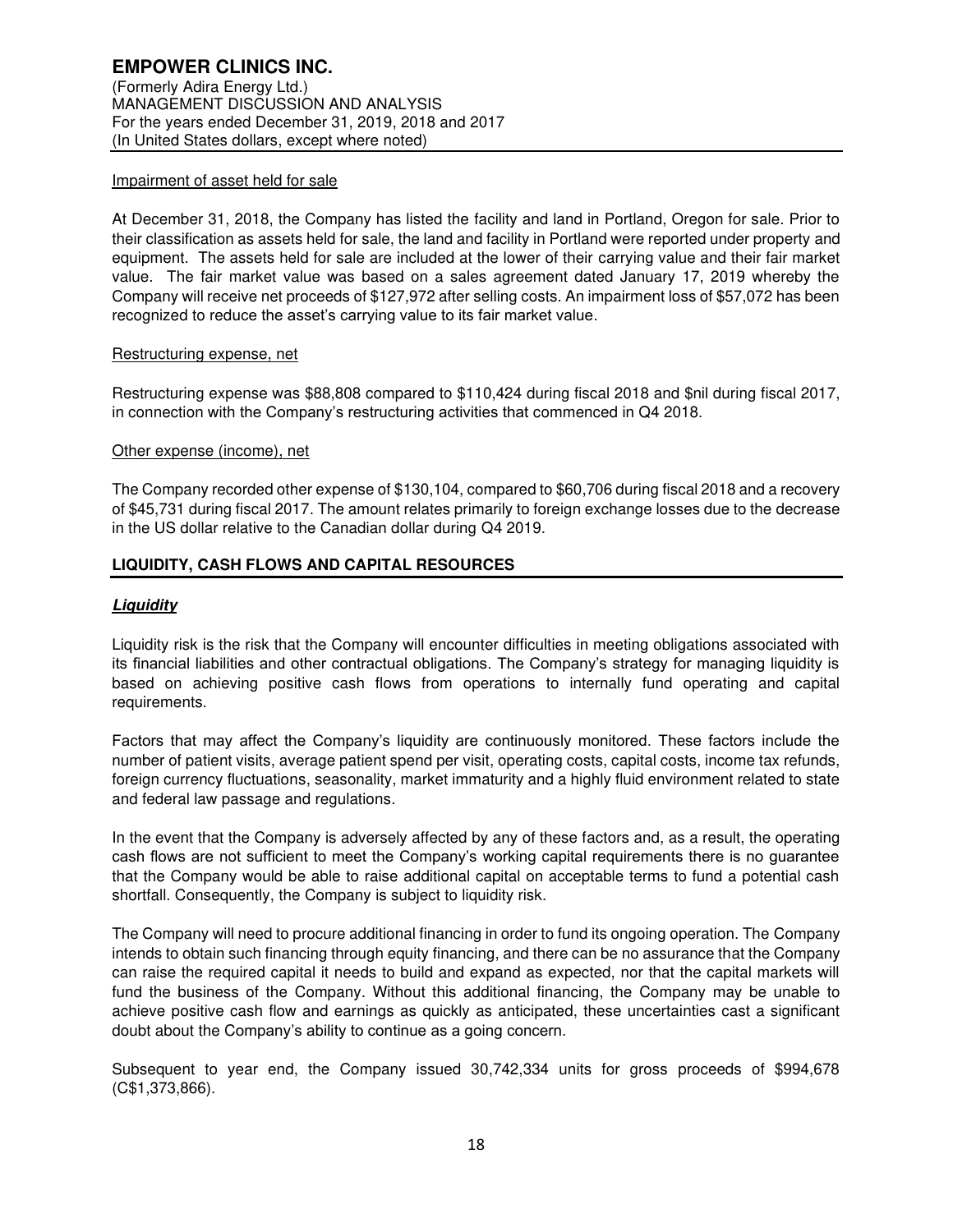At December 31, 2019, the Company had a working capital deficit of \$4,185,359, as follows:

| As at December 31,                       | 2019              | 2018              |
|------------------------------------------|-------------------|-------------------|
|                                          |                   |                   |
| Cash                                     | \$<br>179,153     | \$<br>157,668     |
| Accounts receivable                      | 24,482            |                   |
| Prepaid expenses                         | 38,382            | 29,475            |
| Inventory                                | 21,848            |                   |
| <b>Total Current Assets</b>              | 263,865           | 187,143           |
| Accounts payable and accrued liabilities | 1,874,990         | 1,554,892         |
| Share subscriptions                      |                   | 61,167            |
| Notes Payable                            | 969,891           | 610,444           |
| Due to related parties                   |                   | 12,575            |
| Convertible debentures payable           | 427,320           | 274,466           |
| Conversion feature                       | 2,795             | 22,565            |
| Convertible notes payable                | 192,717           |                   |
| Secured loan payable                     | 761,711           | 717,460           |
| Lease liability                          | 219,800           |                   |
| <b>Warrant liability</b>                 |                   | 4,474             |
| <b>Total Current Liabilities</b>         | 4,449,224         | 3,258,043         |
| <b>Working Capital</b>                   | \$<br>(4,185,359) | \$<br>(3,070,900) |

## **Cash Flow**

|                                                        | Q4 2019            | Q4 2018      | <b>Fiscal</b><br>2019 | Fiscal<br>2018    | Fiscal<br>2017    |
|--------------------------------------------------------|--------------------|--------------|-----------------------|-------------------|-------------------|
| Net cash provided by (used<br>in) operating activities | \$<br>(453,518) \$ | 293,873      | \$<br>(2, 273, 188)   | \$<br>(2,835,710) | \$<br>(1,587,760) |
| Net cash used in investing<br>activities               | (161, 510)         |              | (791, 146)            | (100,227)         | (31,598)          |
| Net cash provided by (used<br>in) financing activities | 615,603            | (415, 997)   | 3,085,819             | 3,093,604         | 1,614,204         |
| Increase (decrease) in cash                            | \$<br>575<br>\$    | (122,124) \$ | 21,485                | \$<br>157,668     | \$<br>(5, 154)    |

## Review of cash flow Q4 2019 compared to Q4 2018:

Cash used by operating activities was \$453,518, compared to cash used in operating activities of \$293,873 during Q4 2018:

- Loss before taxes was \$1,942,084 compared to income before taxes of \$1,342,930.

- Movements in non-cash items increased cash by \$876,701 compared to decreasing cash by \$2,932,197 during fiscal 2018.
- Movements in accounts receivables increased cash by \$42,818 compared to decreasing cash by \$9,694 during Q4 2018.
- Movements in prepaid expenses increased cash by \$33,285 compared to \$584,000 during Q4 2018.
- Movements in inventory decreased cash by \$21,848 compared to \$nil during Q4 2018.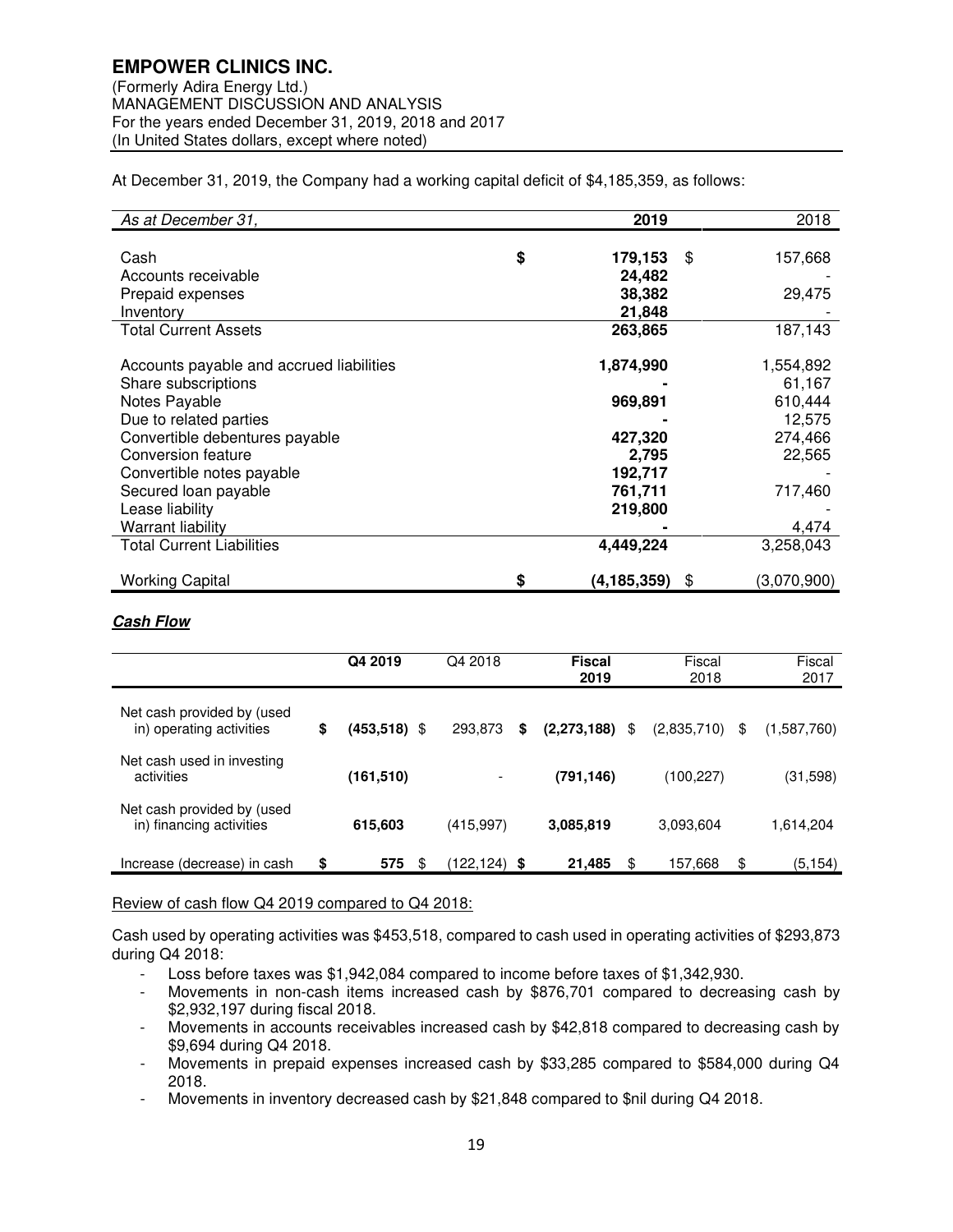- Movements in accounts payable and accrued liabilities increased cash by \$584,432 compared to increasing cash by \$94,837 during Q4 2018.

Cash used in investing activities was \$161,510 compared to \$nil during Q4 2018. As a result of final adjustments to the Sun Valley purchase price accounting.

Cash used by financing activities was \$615,603 compared to cash provided by financing activities of \$415,997 during Q4 2018 primarily related to advances on notes payable, convertible debentures and convertible notes payable, as well as proceeds from warrant exercises.

#### Review of cash flow fiscal 2019 compared to fiscal 2018:

Cash used in operating activities was \$2,273,188 compared to \$2,835,710 during fiscal 2018:

- Loss before taxes was \$4,301,663 compared to a loss before taxes of \$3,789,918.
- Movements in non-cash items increased cash by \$1,726,580 compared to increasing cash by \$1,213,996 during fiscal 2018.
- Movements in accounts receivables decreased cash by \$24,116 compared to increasing cash by \$847 during fiscal 2018.
- Movements in prepaid expenses increased cash by \$10,846 compared to decreasing cash by \$5,463 during fiscal 2018.
- Movements in inventory decreased cash by \$21,848 compared to \$nil during fiscal 2018.
- Movements in accounts payable and accrued liabilities increased cash by \$337,013 compared to a decrease of \$255,173 during fiscal 2018.

Cash used in investing activities was \$791,146 compared to \$100,227 during fiscal 2018:

- Net investment in Sun Valley was \$787,318 compared to \$nil during fiscal 2018.
- Cash used in the acquisition of property and equipment was \$3,828, compared to \$100,227 during fiscal 2018.

Cash provided by financing activities was \$3,085,819, compared to \$3,093,604 during fiscal 2018:

- Proceeds from the issuance of common shares increased cash by \$1,876,938 compared to \$2,092,295 during fiscal 2018.
- Advances from notes payable issuances increased cash by \$510,828 compared to \$495,449 during fiscal 2018.
- Advances from convertible debenture issuances increased cash by \$753,491 compared to \$442,437 during fiscal 2018.
- The acquisition of Sun Valley provided cash of \$94,090 compared to \$nil during fiscal 2018.
- Lease payments were \$203,712 compared to \$nil during fiscal 2018 due to the adoption of IFRS 16.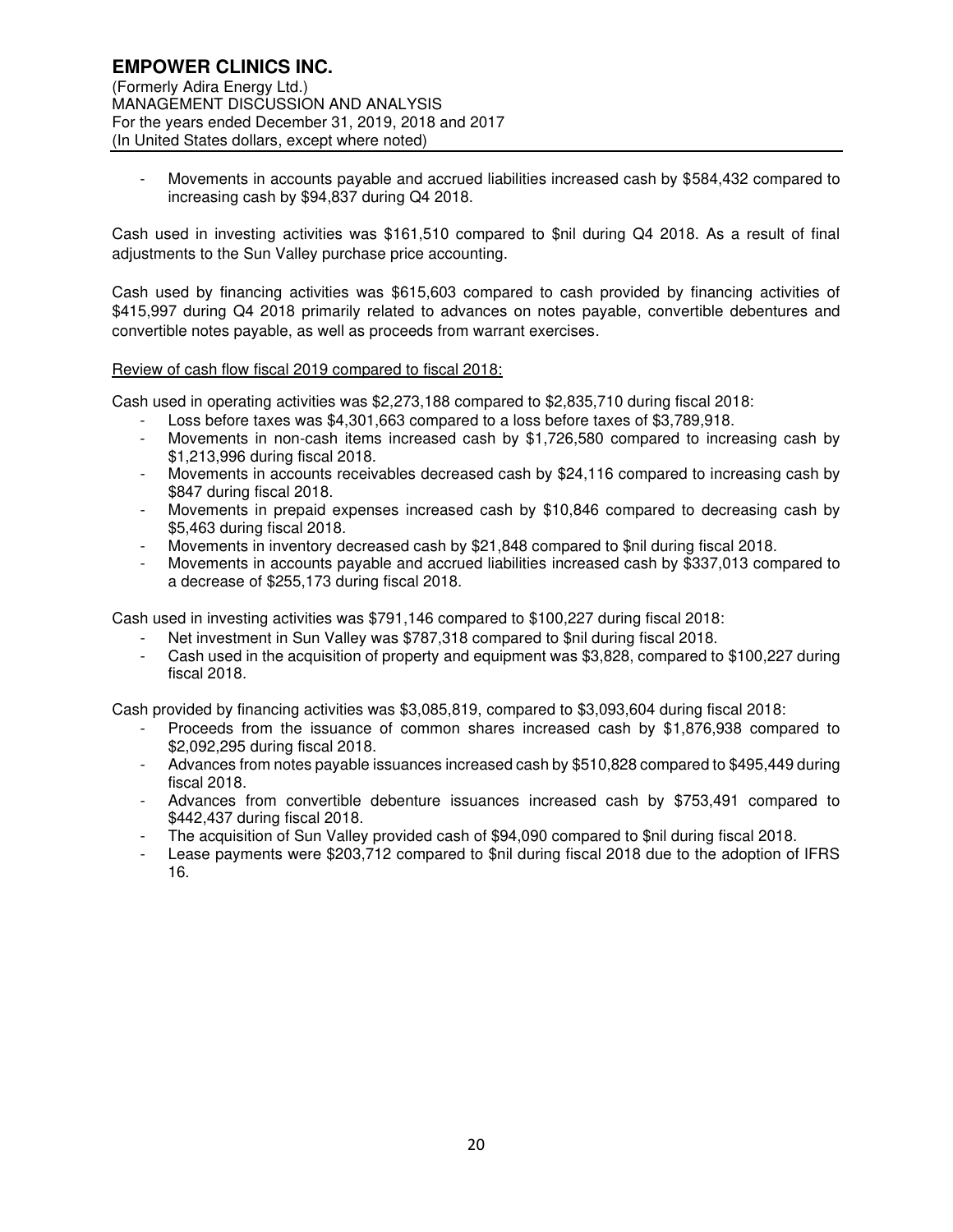## **Capital Resources**

The capital of the Company consists of consolidated equity, notes payable, convertible debentures, secured loan payable, and convertible note payable, net of cash.

| As at December 31,        |    | 2019                | 2018        |
|---------------------------|----|---------------------|-------------|
|                           |    |                     |             |
| Equity                    | \$ | $(3,514,913)$ \$    | (2,996,220) |
| Notes payable             |    | 969,891             | 760,715     |
| Convertible debentures    |    | 427,320             | 274,466     |
| Secured loan payable      |    | 761,711             | 717,460     |
| Convertible notes payable |    | 192,717             |             |
|                           |    | (1, 163, 274)       | (1,243,579) |
| Less: cash                |    | (179, 153)          | (157, 668)  |
|                           | S  | (1, 342, 427)<br>\$ | (1,401,247) |

The board of directors of the Company has overall responsibility for the establishment and oversight of the Company's risk management policies on an annual basis. The Company's board of directors identifies and evaluates the Company's financial risks and is charged with the responsibility of establishing controls and procedures to ensure financial risks are mitigated.

The Company's objectives when managing capital are to pursue and complete the identification and evaluation of assets, properties or businesses with a view to acquisition. The Company does not have any externally imposed capital requirements to which it is subject.

The Company manages the capital structure and makes adjustments to it in light of changes in economic conditions and the risk characteristics of the underlying assets. To maintain or adjust the capital structure, the Company may attempt to issue new common shares or adjust the amount of cash.

The Company's investment policy is to invest excess cash in investment instruments at high credit, quality financial institutions with terms to maturity selected with regards to the expected time of expenditures from continuing operations.

## **OFF-BALANCE SHEET ARRANGEMENTS**

The Company has not entered into any material off-balance sheet arrangements such as guarantee contracts, contingent interests in assets transferred to unconsolidated entities, derivative financial obligations or arrangements with respect to any obligations under a variable interest equity arrangement.

## **RELATED PARTY TRANSACTIONS**

The Company's related parties include key management personnel and any transactions with such parties for goods and/or services that are made on regular commercial terms. During the years ended December 31, 2019 and 2018, the Company did not enter into any transactions with related parties outside of compensation to key management personnel as disclosed below.

Key management are those personnel having the authority and responsibility for planning, directing, and controlling the Company. Salaries and benefits, bonuses, and termination benefits are included in operating expenses and share-based payments are recorded as share-based payment expense or share capital.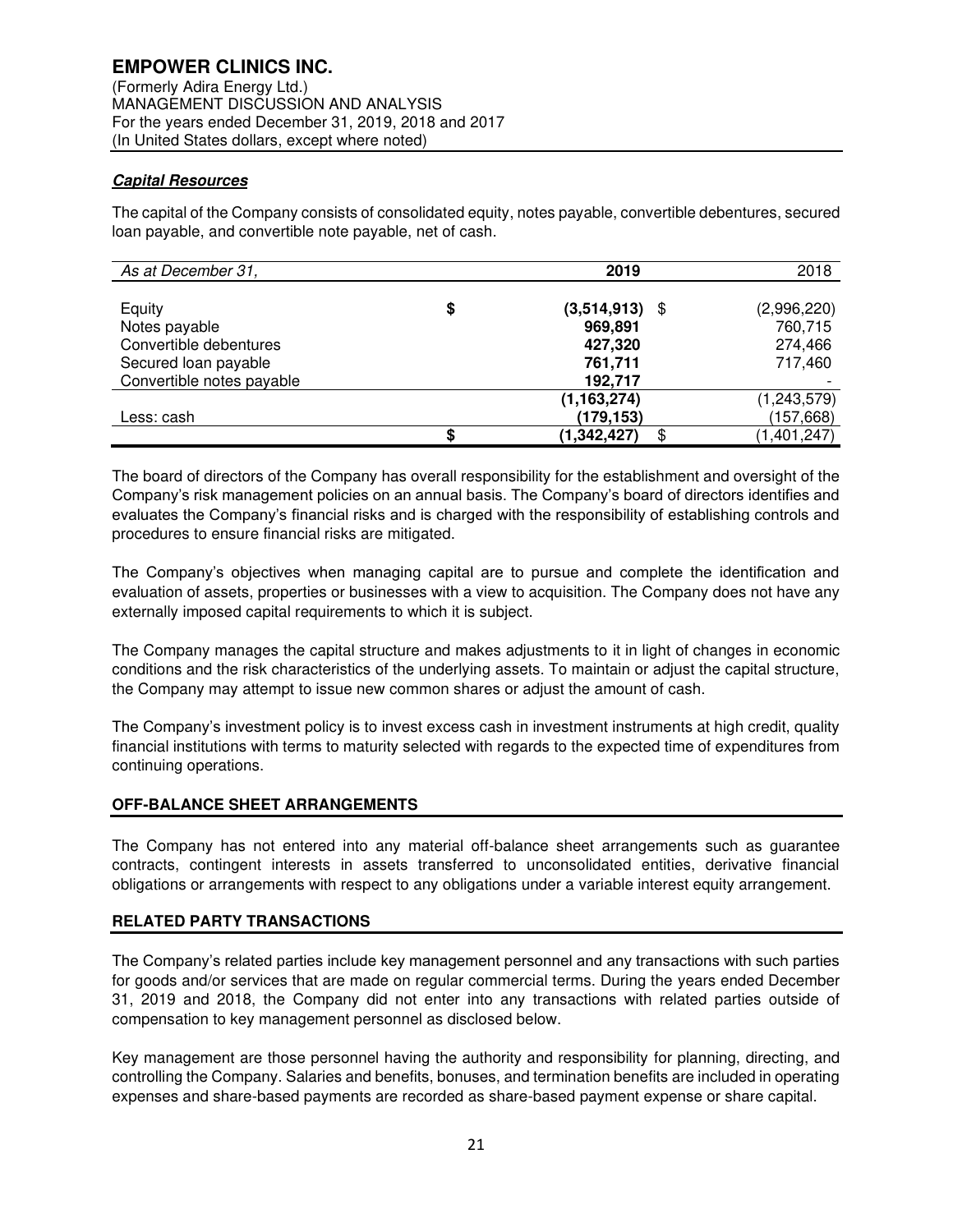Key management compensation includes:

|                                                                 | Fiscal 2019                        | Fiscal 2018                                            | Fiscal 2017                         |
|-----------------------------------------------------------------|------------------------------------|--------------------------------------------------------|-------------------------------------|
| Salaries and benefits<br>Share-based payments<br>Directors fees | \$<br>734.655<br>556,040<br>11.250 | \$<br>1,063,748<br>892.417<br>$\overline{\phantom{0}}$ | 221.700<br>$\overline{\phantom{0}}$ |
|                                                                 | 1,301,945                          | \$<br>1.956.165                                        | 221.700                             |

Included in cost of goods sold for the year ended December 31, 2019 is \$31,609 (year ended December 31, 2018 - \$nil) in product purchases made from the Senior Vice Present Development and Director.

Included in salaries and benefits for fiscal 2019 is share based compensation of \$304,721 related to the vested portion of 7,000,000 common shares awarded to the CEO.

Included in salaries and benefits for fiscal 2018 is share based compensation of \$477,180 related to common shares awarded to the former CEO.

As at September 30, 2019, \$nil (December 31, 2018 - \$12,575) is due to related parties for final settlement of the purchase of Presto operations. Following the dismissal of legal actions with the former President and director of its subsidiary companies, as disclosed in the December 31, 2018 annual audited consolidated financial statements, the Company determined that there is no longer an obligation with respect to the final settlement and as such, the amount has been credited to operations expense. The outstanding balance was non-interest bearing, unsecured and due on demand.

#### **INTERNATIONAL FINANCIAL REPORTING STANDARDS**

The consolidated financial statements have been prepared in accordance with IFRS as issued by the IASB, effective as of December 31, 2019. The Company's significant accounting policies are described in note 3 of the Company's consolidated financial statements for the years ended December 31, 2019, 2018 and 2017.

#### **CRITICAL ACCOUNTING POLICIES AND ESTIMATES**

The preparation of the Company's consolidated financial statements in conformity with IFRS requires management to make estimates based on assumptions about future events that affect the reported amounts of assets and liabilities and disclosures of contingent assets and liabilities at the date of the financial statements and the reported amounts of revenues and expenses during the reporting period.

The estimates and associated assumptions are based on historical experience and various other factors that are believed to be reasonable under the circumstances, the results of which form the basis of making the judgements about carrying values of assets and liabilities that are not readily apparent from other sources. Actual results could differ from those estimates.

The estimates and underlying assumptions are reviewed on an ongoing basis. Revisions to accounting estimates are recognized prospectively in the period in which the estimate is revised. Management has made the following critical judgements and estimates: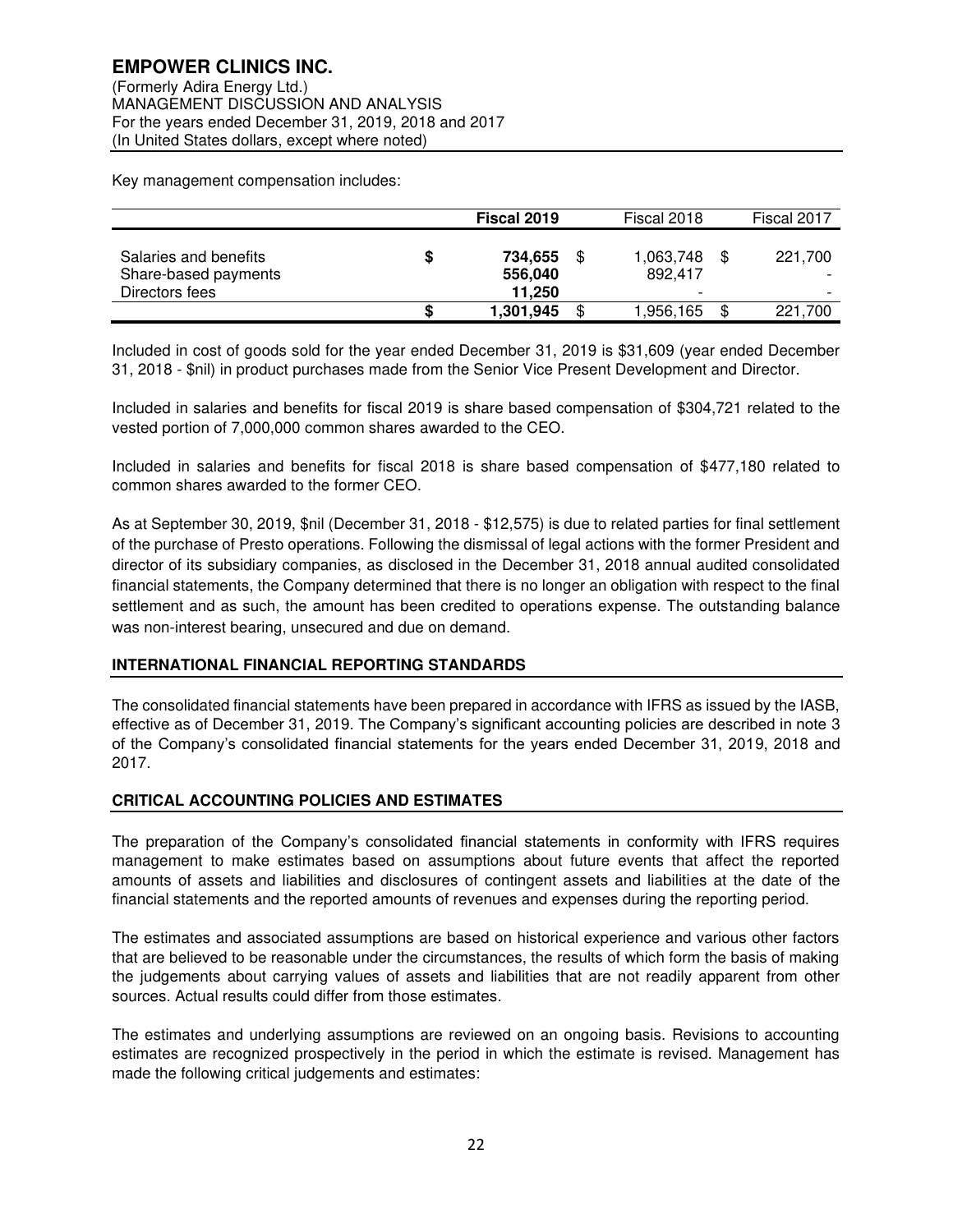## **Critical judgements in applying accounting policies**

Critical judgements made by management in applying the Company's accounting policies, apart from those involving estimations, that have the most significant effect on the amounts recognized in the Company's consolidated financial statements are as follows:

#### Functional currency

The functional currency for each of the Company's subsidiaries is the currency of the primary economic environment in which the respective entity operates; the Company has determined the functional currency of each entity to be the US dollar. Such determination involves certain judgements to identify the primary economic environment. The Company reconsiders the functional currency of its subsidiaries if there is a change in events and/or conditions which determine the primary economic environment.

#### Assessment of Cash Generating Units

For impairment assessment and testing, assets are grouped together into the smallest group of assets that generates cash inflows from continuing use that are largely independent of the cash inflows of other assets or cash generating unit ("CGU"). The Company applies judgement in assesses the smallest group of assets that comprise a single CGU. The CGU's were determined to be the Empower Clinics, the Sun Valley Clinics and the CBD extraction facility.

## Assessment of useful lives of property and equipment and intangible assets

Management reviews its estimate of the useful life of property and equipment and intangible assets annually and accounts for any changes in estimates prospectively. The Company applied judgment in determining the useful lives of trademarks and patient records with less than an indefinite life. In addition, the Company applied judgment in determining the useful lives of the right of use assets and leasehold improvements for purposes of assessing the shorter of the useful life or lease term.

#### Assessment of indicators of impairment

At the end of each reporting period, the Company assesses whether there are any indicators, from external and internal sources of information, that an asset or CGU may be impaired, thereby requiring adjustment to the carrying value. The Company identified the sustained decrease in market capitalization and change in Arizona licensing regulations as an indicator of impairment during the year ended December 31, 2019. As a result of these impairment indicators, the Company assessed the intangible assets and goodwill for impairment and concluded the recoverable value of each CGU was less than its carrying value and an impairment loss was recognized on intangible assets and goodwill.

#### Revenue recognition

#### Determination of performance obligations

The Company applied judgement to determine if a good or service that is promised to a customer is distinct based on whether the customer can benefit from the good or service on its own or together with other readily available resources and whether the good or service is separately identifiable. Based on these criteria, the Company determined the primary performance obligation relating to its sales contracts is the delivery of the medical services or sale of product, each representing a single performance obligation with consideration allocated accordingly.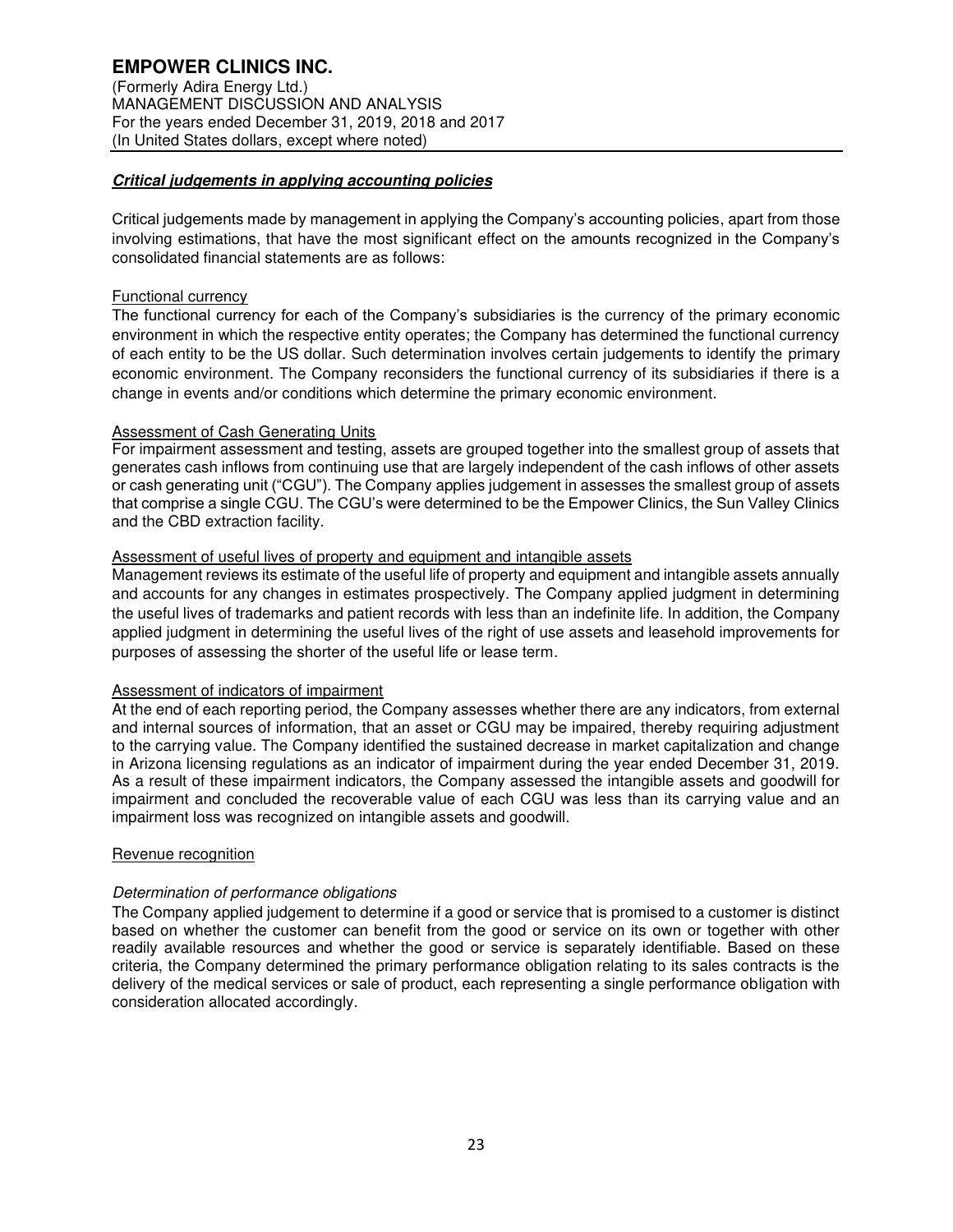(Formerly Adira Energy Ltd.) MANAGEMENT DISCUSSION AND ANALYSIS For the years ended December 31, 2019, 2018 and 2017 (In United States dollars, except where noted)

## Transfer of control

Judgement is required to determine when transfer of control occurs relating to the medical services to its customers. Management based its assessment on a number of indicators of control, which include, but are not limited to whether the Company has present right of payment, whether delivery of medical services has occurred and whether the physical possession of the goods, significant risks and rewards and legal title have been transferred to the customer.

#### Business combinations

Judgment is used in determining whether an acquisition is a business combination or an asset acquisition.

Estimates are made as to the fair value of assets and liabilities acquired. In certain circumstances, such as the valuation of property and equipment, intangible assets and goodwill acquired, the Company may rely on independent third-party valuators. The determination of these fair values involves a variety of assumptions, including revenue growth rates, expected operating income, and discount rates.

The Company measures all the assets acquired and liabilities assumed at their acquisition-date fair values.

Acquisition-related costs are recognized as expenses in the periods in which the costs are incurred and the services are received (except for the costs to issue debt or equity securities which are recognized according to specific requirements). The excess of the aggregate of (a) the consideration transferred to obtain control over (b) the net of the acquisition-date amounts of the identifiable assets acquired and the liabilities assumed, is recognized as goodwill as of the acquisition date.

Consideration paid for business combinations is measured at fair value.

## **Key sources of estimation uncertainty**

Significant assumptions about the future and other major sources of estimation uncertainty at the end of the reporting period that may result in a material adjustment to the carrying amounts of the Company's assets and liabilities are as follows:

## Current and deferred taxes

The Company's provision for income taxes is estimated based on the expected annual effective tax rates (and tax laws) that have been enacted or substantively enacted by the end of the reporting period. The current and deferred components of income taxes are estimated based on forecasted movements in temporary differences. Changes to the expected annual effective tax rate and differences between the actual and expected effective tax rate and between actual and forecasted movements in temporary differences will result in adjustments to the Company's provision for income taxes in the period changes are made and/or differences are identified.

In assessing the probability of realizing income tax assets recognized, management makes estimates related to expectations of future taxable income, applicable tax planning opportunities, expected timing of reversals of existing temporary differences and the likelihood that tax positions taken will be sustained upon examination by applicable tax authorities. In making its assessments, management gives additional weight to positive and negative evidence that can be objectively verified. Estimates of future taxable income are based on forecasted cash flows from operations and the application of existing tax laws in each jurisdiction. Forecasted cash flows from operations are based on patient visits, which are internally developed and reviewed by management.

Weight is attached to tax planning opportunities that are within the Company's control and are feasible and implementable without significant obstacles.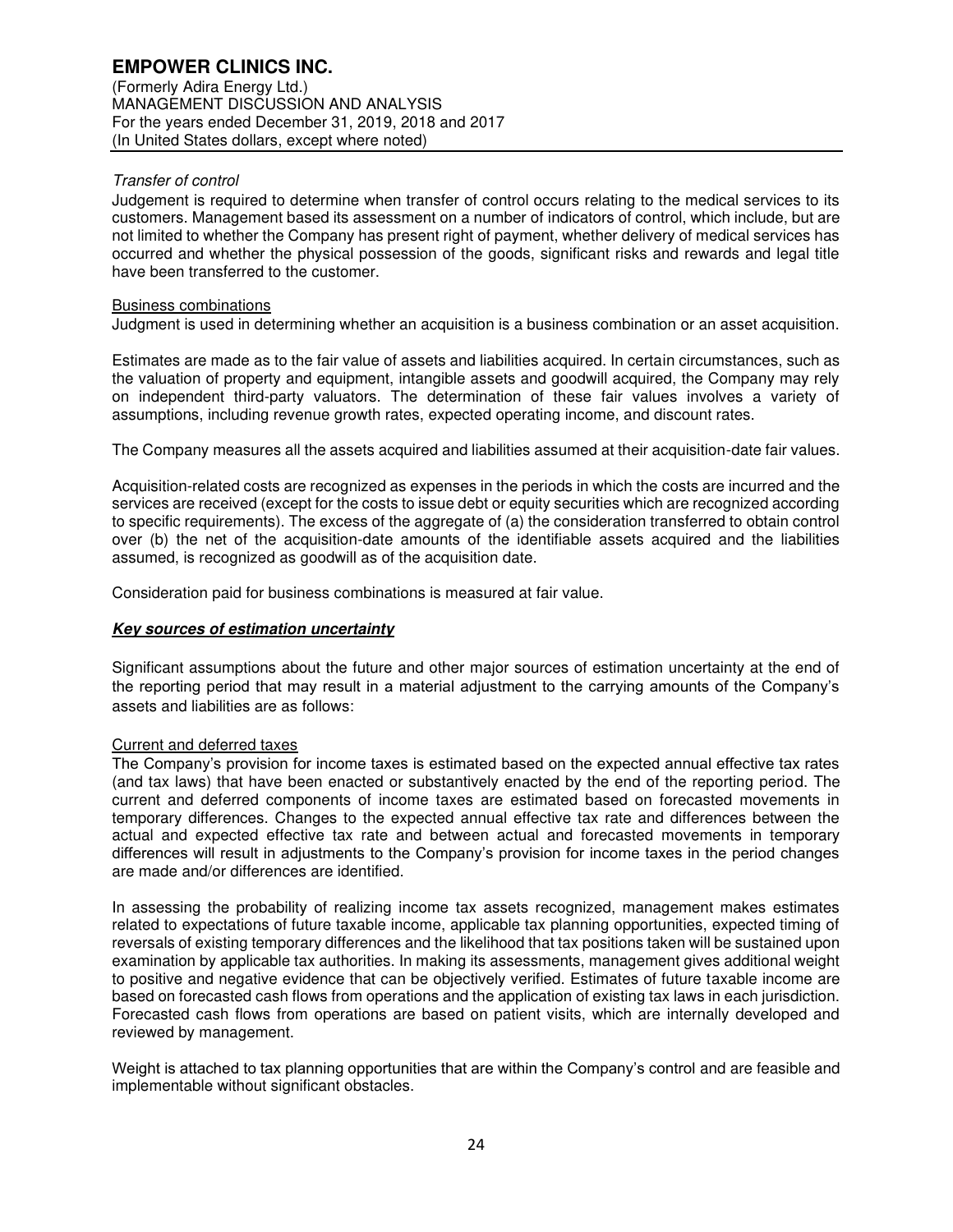# **EMPOWER CLINICS INC.**

(Formerly Adira Energy Ltd.) MANAGEMENT DISCUSSION AND ANALYSIS For the years ended December 31, 2019, 2018 and 2017 (In United States dollars, except where noted)

The likelihood that tax positions taken will be sustained upon examination by applicable tax authorities is assessed based on individual facts and circumstances of the relevant tax position evaluated in light of all available evidence.

## Equity-settled share-based payments

Share-based payments are measured at fair value. Options and warrants are measured using the Black-Scholes option pricing model based on estimated fair values of all share-based awards at the date of grant and are expensed to the consolidated statement of loss and comprehensive loss over each award's vesting period. The Black-Scholes option pricing model utilizes subjective assumptions such as expected price volatility and expected life of the option. Changes in these input assumptions can significantly affect the fair value estimate.

## Warrant liability and conversion feature

Warrant liability and conversion feature are measured at fair value using the Black-Scholes option pricing model based on estimated fair values at the date of grant and revalued at period end to the consolidated statement of loss and comprehensive loss over the life of the instruments. The Black-Scholes option pricing model utilizes subjective assumptions such as expected price volatility and expected life of the option. Changes in these input assumptions can significantly affect the fair value estimate.

## **Contingencies**

Due to the nature of the Company's operations, various legal and tax matters can arise from time to time. In the event that management's estimate of the future resolution of these matters' changes, the Company will recognize the effects of the changes in its consolidated financial statements for the period in which such changes occur.

## Leases as a result of adopting IFRS 16

## Identifying whether a contract includes a lease

IFRS 16 applies a control model to the identification of leases, distinguishing between a lease and a service contract on the basis of whether the customer controls the asset. The Company had to apply judgment on certain factors, including whether the supplier has substantive substitution rights, does the Company obtain substantially all of the economic benefits and who has the right to direct the use of that asset.

#### Incremental borrowing rate

When the Company recognizes a lease, the future lease payments are discounted using the Company's incremental borrowing rate. This significant estimate impacts the carrying amount of the lease liabilities and the interest expense recorded on the consolidated statement of loss and comprehensive loss.

#### Estimate of lease term

When the Company recognizes a lease, it assesses the lease term based on the conditions of the lease and determines whether it will extend the lease at the end of the lease contract or exercise an early termination option. As it is not reasonably certain that the extension or early termination options will be exercised, the Company determined that the term of its leases are the lesser of original lease term or the life of the leased asset. This significant estimate could affect future results if the Company extends the lease or exercises an early termination option.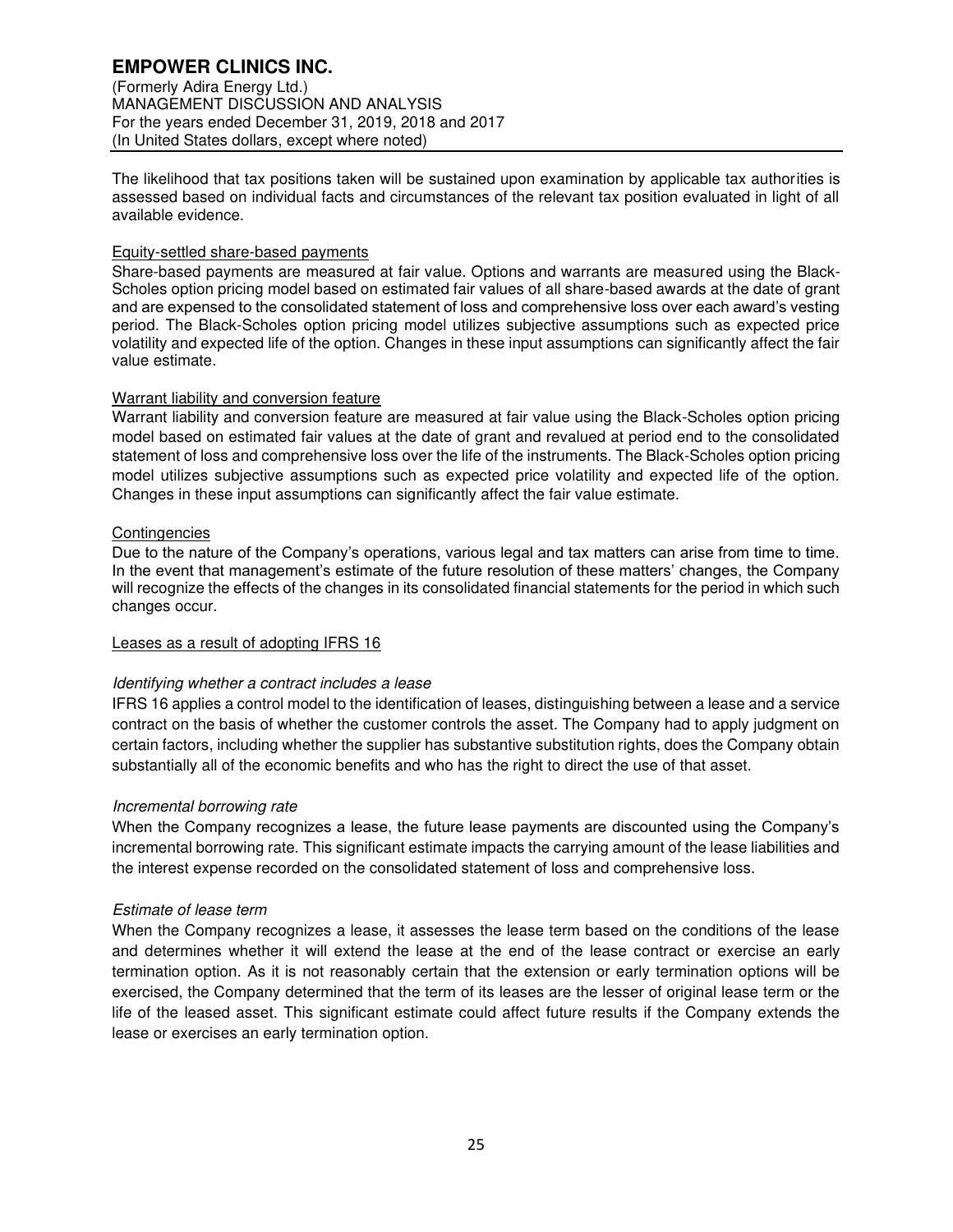## **CHANGES IN ACCOUNTING STANDARDS**

The accounting policies applied in the preparation of the Company's annual consolidated financial statements for the years ended December 31, 2019, 2018 and 2017, are consistent with new standards and amendments to standards, except for the following:

The Company has initially adopted IFRS 16, Leases from January 1, 2019. IFRS 16 eliminates the classification of leases as either operating leases or finance leases as is required by IAS 17 and, instead, introduces a single lessee accounting model.

The Company adopted IFRS 16 using the modified retrospective approach on January 1, 2019. Under this method, the cumulative effect of initially applying the standards is recognized in retained earnings at January 1, 2019. Accordingly, the comparative information presented for fiscal 2018 and fiscal 2017 has not been restated and is presented as previously reported under IAS 17 and related interpretations.

The impact of adoption is further noted in note 3 to consolidated financial statements.

## **OUTSTANDING SHARE DATA**

The authorized capital of the Company consists of an unlimited number of common shares without par value. The Company had the following securities outstanding as at the date of this MD&A:

| <b>Type of Security</b> | <b>Number Outstanding</b> |
|-------------------------|---------------------------|
| Common Shares           | 187.678.694               |
| <b>Stock Options</b>    | 11.920.000                |
| Warrants                | 73,952,907                |

#### **RISKS AND UNCERTAINTIES**

**COVID-19.** There is a global outbreak of COVID-19 (coronavirus), which has had a significant impact on businesses through the restrictions put in place by the United States, state and municipal governments regarding travel, business operations and isolation/quarantine orders. At this time, it is unknown the extent of the impact the COVID-19 outbreak may have on the Company as this will depend on future developments that are highly uncertain and that cannot be predicted with confidence. These uncertainties arise from the inability to predict the ultimate geographic spread of the disease, and the duration of the outbreak, including the duration of travel restrictions, business closures or disruptions, and quarantine/isolation measures that are currently, or may be put, in place by the United States and other countries to fight the virus.

**Regulatory Risks.** The Company operates in a new industry which is highly regulated and is evolving rapidly. Sometimes new risks emerge and management may not be able to predict all of them, or be able to predict how they may cause actual results to be different from those contained in any forward- looking statements. Failure to comply with the requirements of the State licensing agencies within which the Company operates would have a material adverse impact on the business, financial condition and operating results of the Company.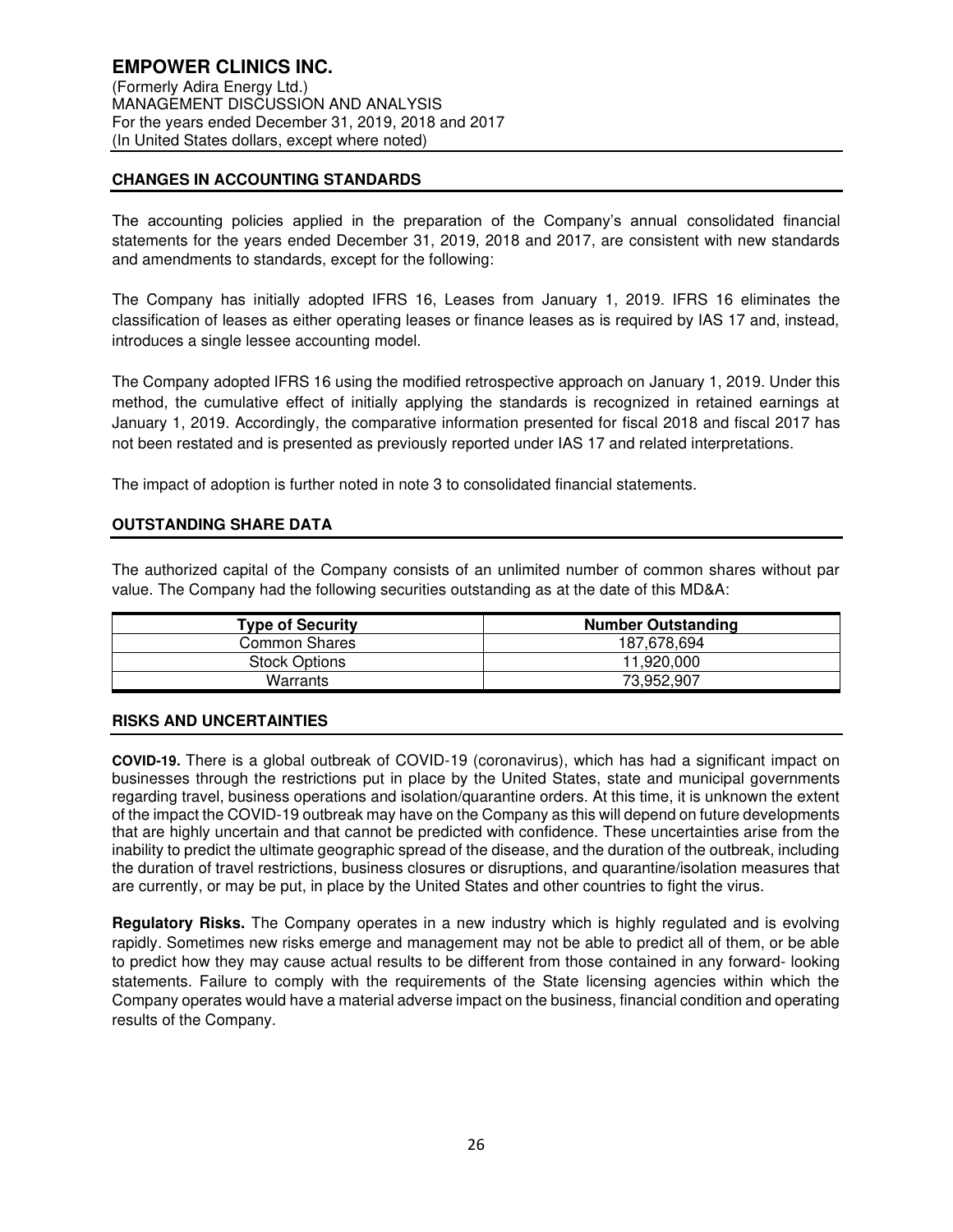## **EMPOWER CLINICS INC.**  (Formerly Adira Energy Ltd.) MANAGEMENT DISCUSSION AND ANALYSIS For the years ended December 31, 2019, 2018 and 2017 (In United States dollars, except where noted)

The Company will incur ongoing costs and obligations related to regulatory compliance. Failure to comply with regulations may result in additional costs for corrective measures, penalties or in restrictions of our operations.

In addition, changes in regulations, more vigorous enforcement thereof or other unanticipated events could require extensive changes to the Company's operations, increased compliance costs or give rise to material liabilities, which could have a material adverse effect on the business, results of operations and financial condition of the Company.

The industry is subject to extensive controls and regulations, which may significantly affect the financial condition of market participants. The marketability of any product may be affected by numerous factors that are beyond the Company's control and which cannot be predicted, such as changes to government regulations, including those relating to taxes and other government levies which may be imposed. Changes in government levies, including taxes, could reduce the Company's earnings and could make future capital investments or the Company's operations uneconomic. The industry is also subject to numerous legal challenges, which may significantly affect the financial condition of market participants and which cannot be reliably predicted.

**Change in Laws, Regulations and Guidelines.** The Company operates in an industry that is not recognized as a legal industry by the US Federal government.

The Company's operations are subject to a variety of laws, regulations and guidelines relating to the manufacture, management, transportation, storage and disposal of medical cannabis and also including laws and regulations relating to health and safety, privacy and the conduct of operations While to the knowledge of the Company's management, the Company is currently in compliance with all such laws, changes to such laws, regulations and guidelines due to matters beyond the control of the Company may cause adverse effects to the Company's operations and the financial condition of the Company.

The industry is subject to extensive controls and regulations, which may significantly affect the financial condition of market participants. The marketability of any product may be affected by numerous factors that are beyond the Company's control and which cannot be predicted, such as changes to government regulations, including those relating to taxes and other government levies which may be imposed. Changes in government levies, including taxes, could reduce the Company's earnings and could make future capital investments or the Company's operations uneconomic.

The Arizona Marijuana Legalization Initiative may appear on the ballot in Arizona as an initiated state statute on November 3, 2020. The ballot initiative would legalize the possession and use of recreational marijuana for adults (age 21 years or older). The ballot initiative would allow people to grow no more than six marijuana plants for personal use in their residence, as long as the plants are within an enclosed area with a lock and beyond public view.

**Market Risks.** The Company's securities will trade on public markets and the trading value thereof is determined by the evaluations, perceptions and sentiments of both individual investors and the investment community taken as a whole. Such evaluations, perceptions and sentiments are subject to change, both in short term time horizons and long term time horizons. An adverse change in investor evaluations, perceptions and sentiments could have a material adverse outcome on the Company and its securities.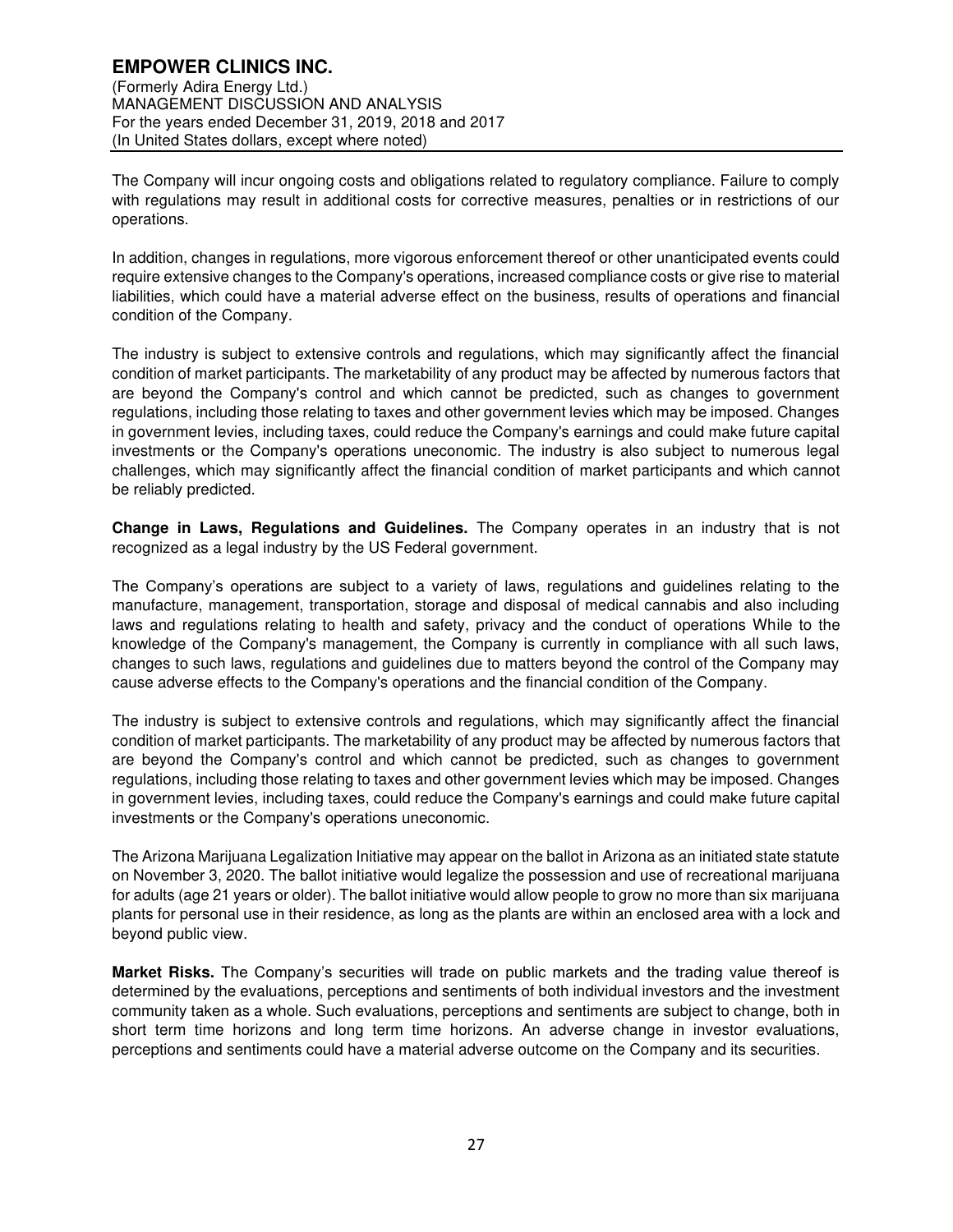**Financing Risks.** The Company will be dependent on raising capital through a combination of debt and/or equity offerings. There can be no assurance that the capital markets will remain favorable in the future, and/or that the Company will be able to raise the financing needed to continue its business at favorable terms, or at all. Restrictions on the Company's ability to finance could have a material adverse outcome on the Company and its securities.

**Share Price Volatility and Price Fluctuations.** In recent years, the securities markets in Canada have experienced a high level of price and volume volatility, and the market prices of securities of many corporations have experienced wide fluctuations which have not necessarily been related to the operating performance, underlying asset values or prospects of such companies. Such volatility has been particularly evident with regards to the share price of medical cannabis companies, which are public issuers in Canada.

**Key Personnel Risks.** The Company's efforts are dependent to a large degree on the skills and experience of certain of its key personnel, including the board of directors. The Company does not maintain "key man" insurance policies on these individuals. Should the availability of these persons' skills and experience be in any way reduced or curtailed, this could have a material adverse outcome on the Company and its securities.

**Competition.** There is potential that the Company will face intense competition from other companies, some of which can be expected to have more financial resources, industry, manufacturing and marketing experience than the Company. Additionally, there is potential that the industry will undergo consolidation, creating larger companies that may have increased geographic scope and other economies of scale. Increased competition by larger, better-financed competitors with geographic or other structural advantages could materially and adversely affect the business, financial condition and results of operations of the Company.

To remain competitive, the Company will require a continued level of investment in research and development, marketing, sales and client support. The Company may not have sufficient resources to maintain research and development, marketing, sales and client support efforts on a competitive basis which could materially and adversely affect the business, financial condition and results of operations of the Company.

**History of Net Losses; Accumulated Deficit; Lack of Revenue from Operations.** The Company has incurred net losses to date. The Company may continue to incur losses. There is no certainty that the Company will operate profitably or provide a return on investment in the future.

**Uninsurable risks.** The Company may become subject to liability for events, against which it cannot insure or against which it may elect not to insure. Such events could result in substantial damage to property and personal injury. The payment of any such liabilities may have a material, adverse effect on the Company's financial position.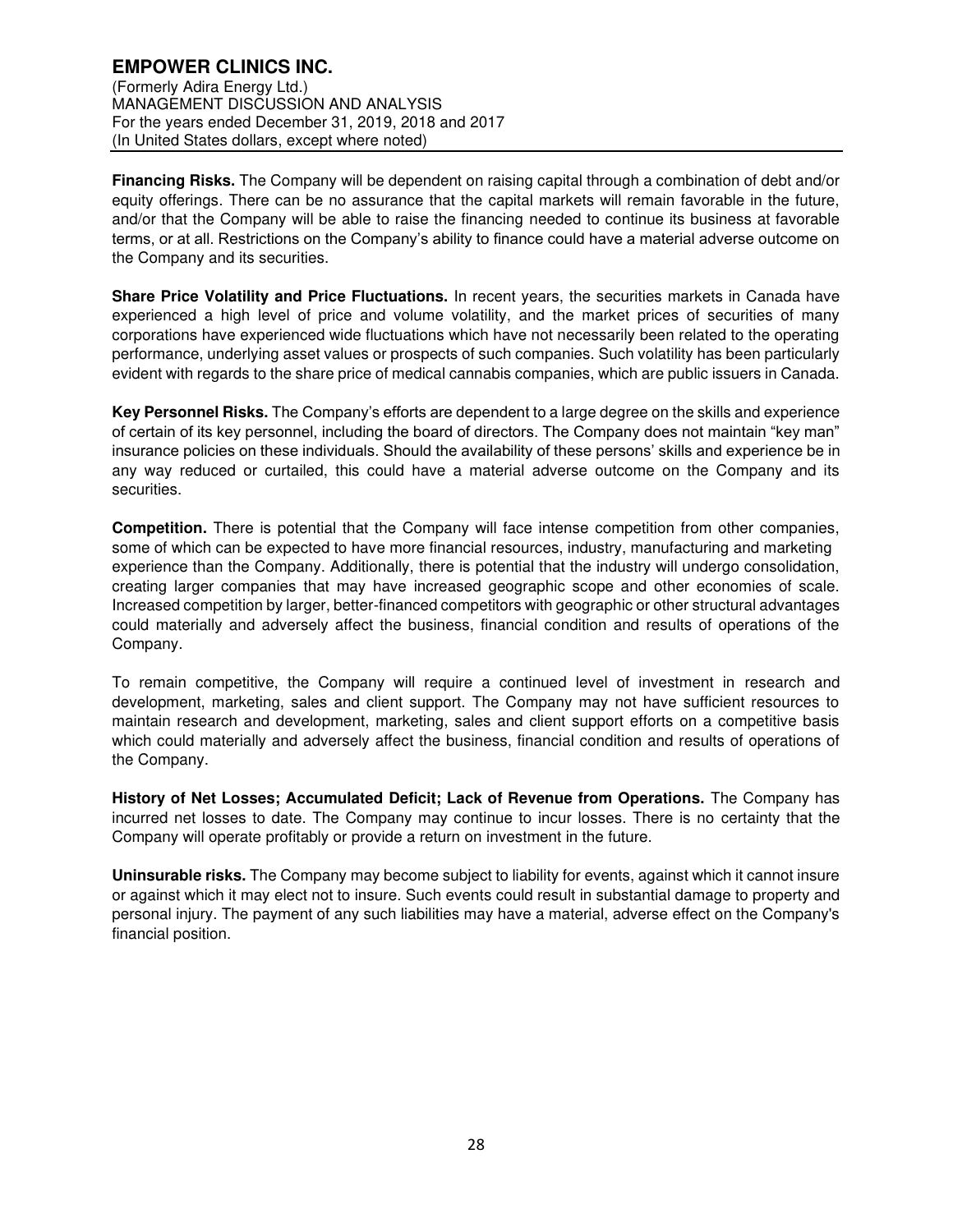(Formerly Adira Energy Ltd.) MANAGEMENT DISCUSSION AND ANALYSIS For the years ended December 31, 2019, 2018 and 2017 (In United States dollars, except where noted)

**Financial Instruments and Other Instruments.** The Company's financial instruments consist of cash, accounts payable and accrued liabilities and due to related parties, convertible debt and loans payable. Cash is classified as fair value through profit or loss and recorded at fair value. Accounts payable and accrued liabilities, due to related parties and shareholder's loan are classified as other current liabilities, the fair value of cash, accounts payable and accrued liabilities, and due to related parties are equal to their carrying value due to their short-term maturity. Unless otherwise noted, it is management's opinion that the Company is not exposed to significant interest, currency or credit risks arising from these financial instruments.

The fair value of arms-length financial instruments approximates their carrying value due to the relatively short- term to maturity.

## **CAUTIONARY NOTE REGARDING FORWARD LOOKING STATEMENTS**

This MD&A contains certain information that may constitute "forward-looking information" and "forwardlooking statements" (collectively, "**forward-looking statements**") which are based upon the Company's current internal expectations, estimates, projections, assumptions and beliefs. Such statements can be identified by the use of forward-looking terminology such as "expect," "likely", "may," "will," "should," "intend," or "anticipate", "potential", "proposed", "estimate" and other similar words, including negative and grammatical variations thereof, or statements that certain events or conditions "may" or "will" happen, or by discussions of strategy. Forward-looking statements include estimates, plans, expectations, opinions, forecasts, projections, targets, guidance, or other statements that are not statements of fact. The forwardlooking statements included in this MD&A are made only as of the date of this MD&A.

Forward-looking statements in this MD&A include, but are not limited to, statements with respect to:

- licensing risks;
- regulatory risks;
- change in laws, regulations and guidelines;
- market risks;
- expansion of facilities;
- history of net losses; and
- competition.

Certain of the forward-looking statements and forward-looking information and other information contained herein concerning the medical cannabis industry and the general expectations of the Company concerning the medical cannabis industry and concerning the Company are based on estimates prepared by the Company using data from publicly available governmental sources as well as from market research and industry analysis and on assumptions based on data and knowledge of this industry which the Company believe to be reasonable. While the Company is not aware of any misstatement regarding any industry or government data presented herein, the medical cannabis industry involves risks and uncertainties that are subject to change based on various factors and the Company has not independently verified such third party information.